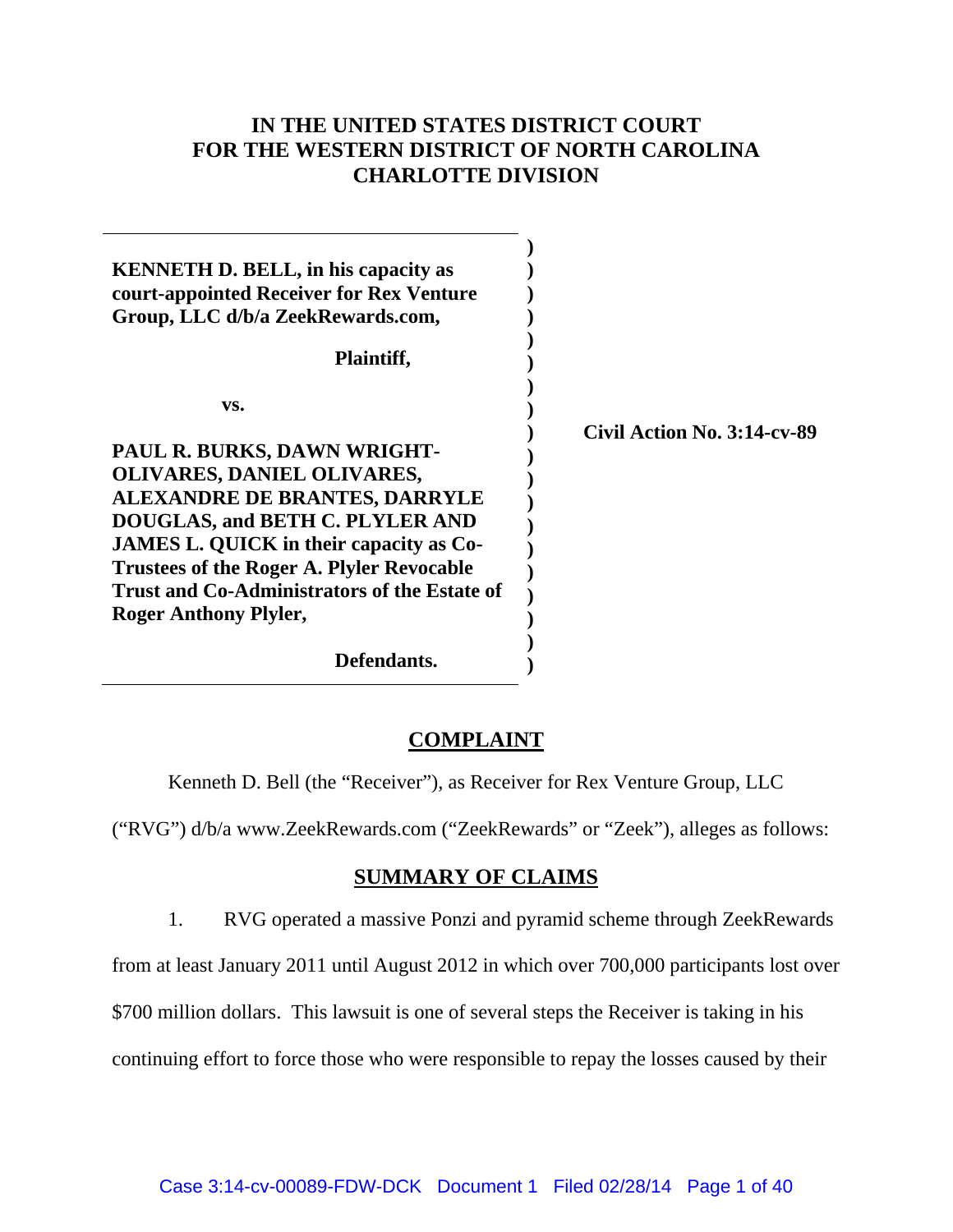unlawful conduct and to recapture money paid to the scheme's insiders so that it can be returned to RVG's victims.

2. This scheme was created and primarily implemented by Paul Burks, Dawn Wright-Olivares, Daniel ("Danny") Olivares, Darryle Douglas, Alexandre ("Alex") de Brantes and Roger Plyler (collectively the "Insiders"). In perpetrating this fraud and enjoying the fruits of their dishonest labor, the Insiders breached their fiduciary duties and corporate obligations to RVG, converted and wasted corporate assets, were unjustly enriched and were the beneficiaries of fraudulent transfers from RVG.

3. Like all classic Ponzi and pyramid schemes, the vast majority of the Zeek Insiders and winners' money came from the Zeek losers rather than legitimate business profits. At least \$845 million was paid in to Zeek. No more than \$6.3 million (less than 1%) came from retail bid purchases by non-participants. In total, the Zeek database records show that over 92% of the money paid in to Zeek came from net losers, and Zeek's net winners received over \$283 million in net winnings.

4. On or about December 20, 2013, the United States Attorney's Office for the Western District of North Carolina filed a Bill of Information (the "Information") against Dawn Wright-Olivares and Danny Olivares alleging that they, with others, engaged in an over \$850 million Ponzi scheme through Zeekler and ZeekRewards.

5. Dawn Wright-Olivares agreed to plead guilty to engaging in a securities fraud conspiracy and tax evasion as charged in the Information. Danny Olivares agreed to plead guilty to engaging in the same securities fraud conspiracy as charged in the Information.

 $\mathcal{L}$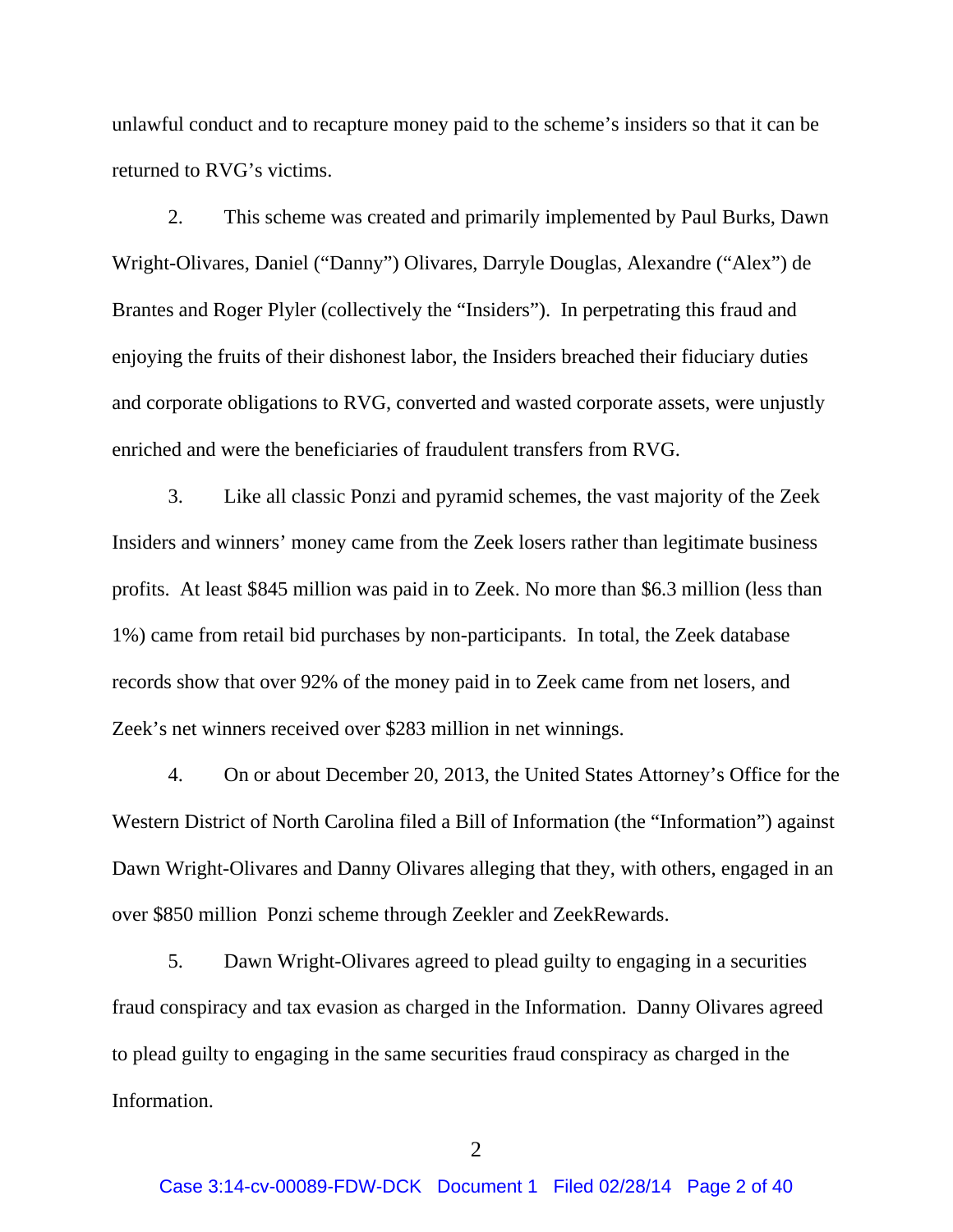6. Because Zeek's Insiders "won" or received (the victims') money in an unlawful Ponzi and pyramid scheme, they are not permitted to keep their winnings and must return the fraudulently transferred winnings back to the Receiver for distribution to Zeek's victims.

7. In addition to "baiting the hook" by creating a number of net winners, the Insiders operated the scheme with the knowing, reckless or at least negligent assistance and encouragement of a number of managers and advisors that greatly enhanced the perceived legitimacy and resulting success of the scheme. To the extent these individuals and entities – many of whom profited from the scheme – are not part of this action or discussed specifically herein, they will be subject to the future efforts of the Receiver to recover damages and/or disgorgement of the profits they received from the Zeek scheme.

#### **THE PARTIES**

#### **The Receiver**

8. Kenneth D. Bell is the Receiver appointed by this Court in *Securities and Exchange Commission v. Rex Venture Group, LLC d/b/a ZeekRewards.com and Paul Burks*, Civil Action No. 3:12 cv 519 (the "SEC Action") for and over the assets, rights, and all other interests of the estate of Rex Venture Group, LLC, d/b/a ZeekRewards.com and its subsidiaries and any businesses or business names under which it does business (the "Receivership Entities").

#### **The Receivership Entities**

9. Rex Venture Group, LLC is a Nevada limited liability company with its former principal place of business in Lexington, North Carolina. RVG wholly owns and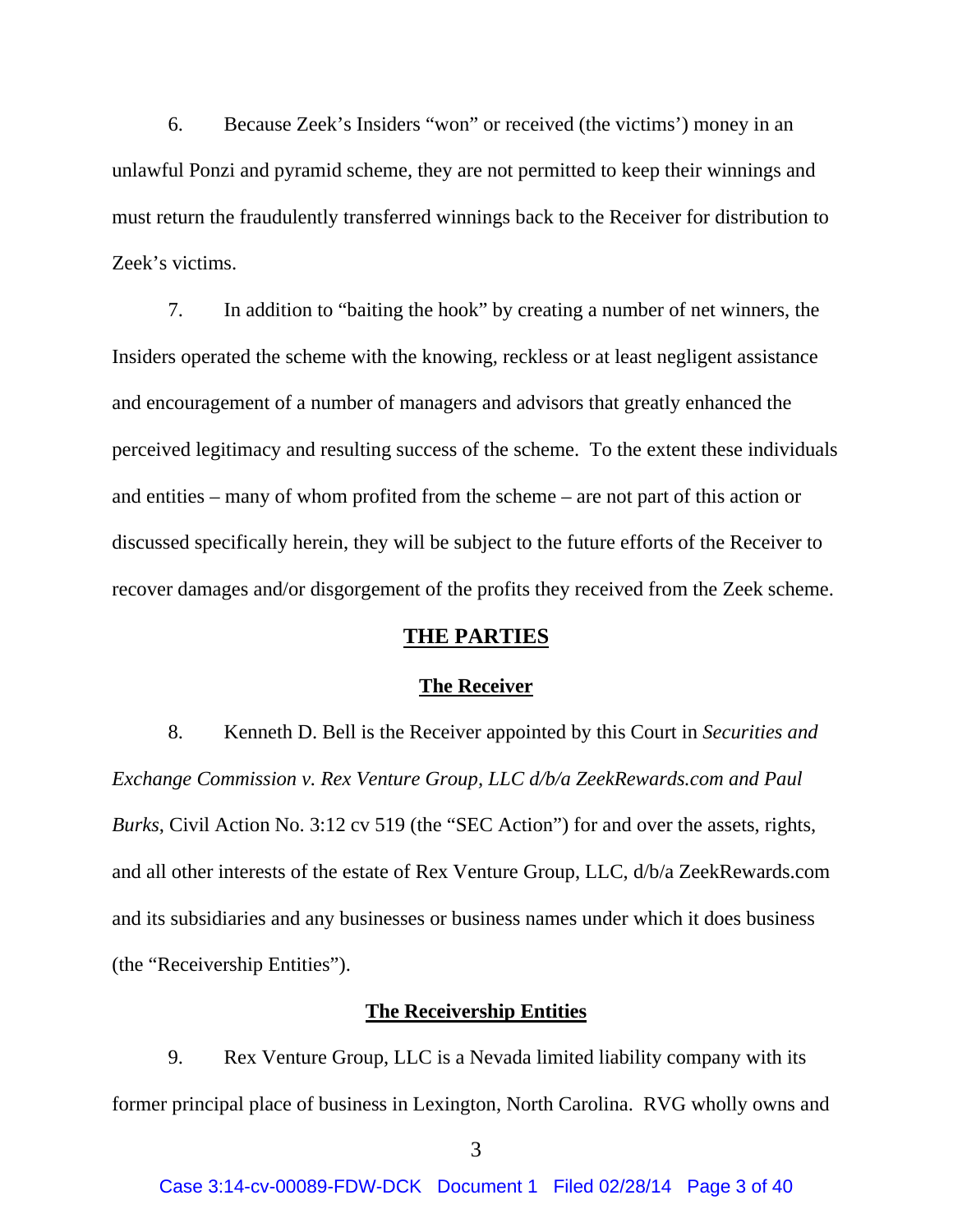operated ZeekRewards, an internet website (www.zeekrewards.com) with a physical location for operations in Lexington, North Carolina, and internet customers and contacts in this judicial district and throughout the United States and internationally. RVG also owns and operated Zeekler.com, an online auction business.

#### **The Defendants**

10. Paul R. Burks is, upon information and belief, a resident of Lexington, North Carolina and the owner and former top executive of RVG. He was the acknowledged leader of Zeek. Paul Burks received in excess of \$10 million from RVG.

11. Dawn Wright-Olivares is, upon information and belief, a resident of Clarksville, Arkansas and the former Chief Operating Officer of RVG and Chief Marketing Officer of ZeekRewards. Together with Burks, Dawn Wright-Olivares developed the ZeekRewards scheme. Dawn Wright-Olivares received more than \$7,800,000 from Zeek under her own name, one or more usernames, including "hippiediva," and one or more entities she controlled.

12. Daniel ("Danny") Olivares is, upon information and belief, a resident of Clarksville, Arkansas and is Dawn Wright Olivares' stepson. He is a computer programmer and was responsible for designing and running RVG's websites and databases with Burks. Danny Olivares received more than \$3,100,000 from Zeek under his own name or one or more usernames, including "dcolive."

13. Roger Plyler was, upon information and belief, a resident of Charlotte, North Carolina and handled "affiliate relations" for Zeek. Mr. Plyler received more than \$2,300,000 from Zeek under one or more usernames, including "roger." Beth C. Plyler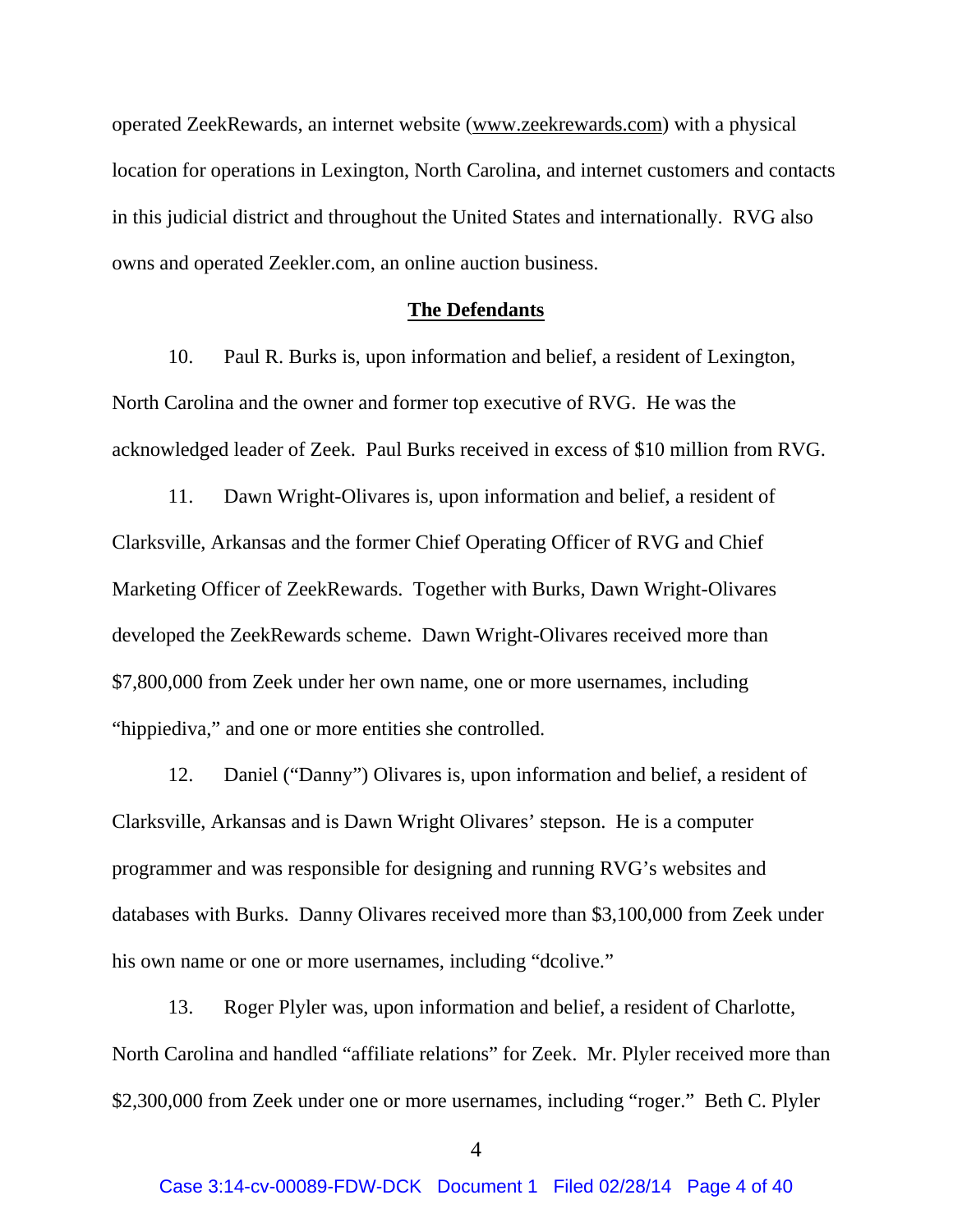is, upon information and belief, a resident of Charlotte, North Carolina and a Co-Trustee of the Roger A. Plyler Revocable Trust and Co-Administrator of the Estate of Roger Anthony Plyler. James L. Quick is, upon information and belief, a resident of Mint Hill, North Carolina and a Co-Trustee of the Roger A. Plyler Revocable Trust and Co-Administrator of the Estate of Roger Anthony Plyler.

14. Alexandre ("Alex") de Brantes is, upon information and belief, a resident of Clarksville, Arkansas and is Dawn Wright-Olivares' husband. He had the title of Executive Director of Training and Support Services at Zeek.

15. Darryle Douglas is, upon information and belief, a resident of Orange, California and was part of Zeek's senior level management involved with affiliate communications and relations. Prior to Zeek, he worked with Burks in other multi-level marketing businesses. Mr. Douglas received more than \$1,975,000 from Zeek under one or more usernames, including "dd."

#### **JURISDICTION, VENUE AND STANDING**

16. On August 17, 2012, the Securities and Exchange Commission filed the SEC Action in this District pursuant to Sections 20(b), 20(d)(1) and/or 22(a) of the Securities Act of 1933 ("Securities Act") [15 U.S.C. §§ 77t(b), 77t(d)(1) & 77v(a)] and Sections 21(d)(1), 21(d)(3)(A), 21(e) and/or 27 of the Securities Exchange Act of 1934 ("Exchange Act") [15 U.S.C. §§ 78 $u(d)(1)$ , 78 $u(d)(3)(A)$ , 78 $u(e)$  & 78aa to halt the ZeekRewards Ponzi and pyramid scheme, freeze RVG's assets, and seek the appointment of a receiver for RVG.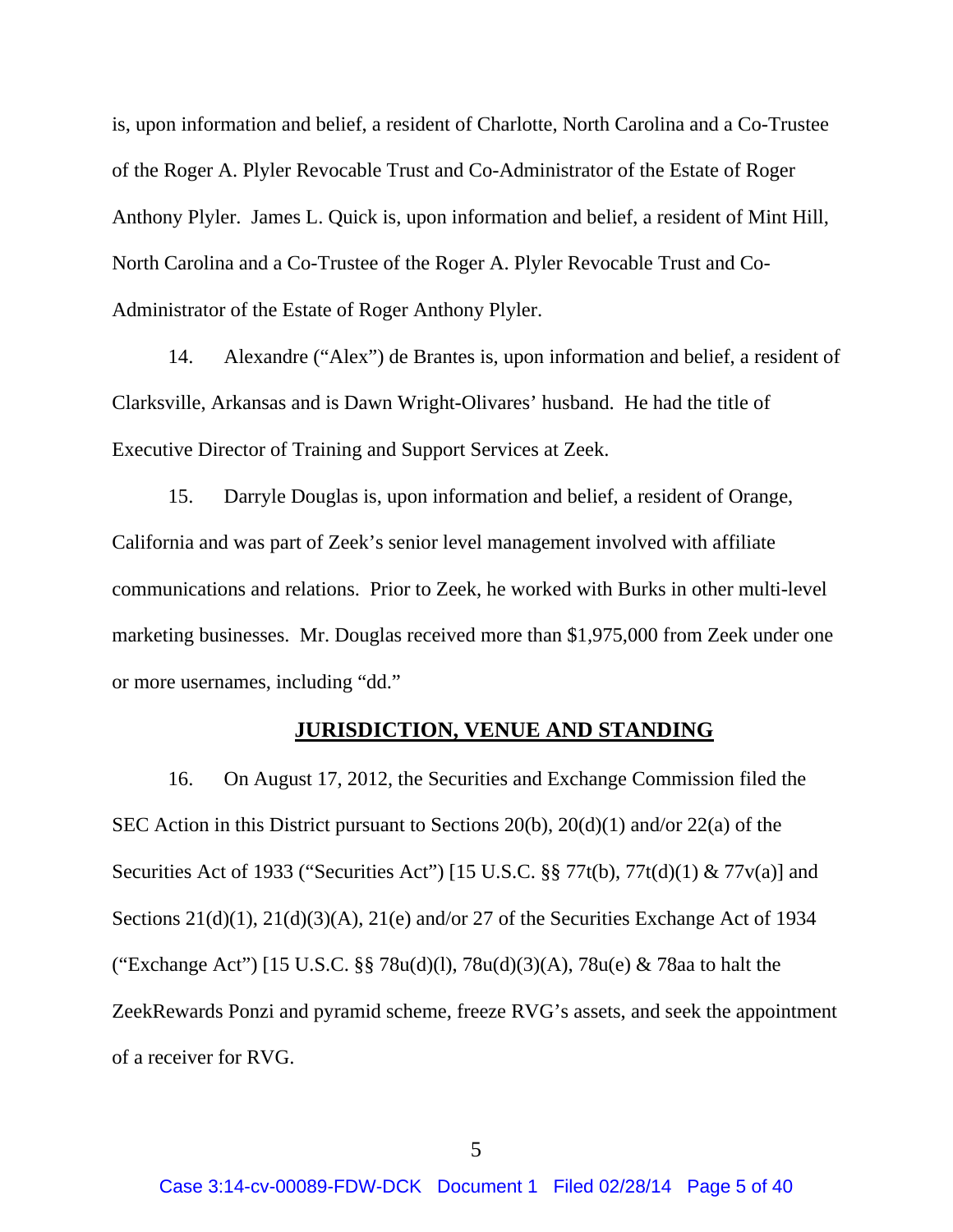17. On the same date, in an Agreed Order Appointing Temporary Receiver and Freezing Assets of Defendant Rex Venture Group, LLC (the "Agreed Order"), this Court authorized and directed Mr. Bell as RVG's Receiver to institute actions and legal proceedings seeking the avoidance of fraudulent transfers, disgorgement of profits, imposition of constructive trusts and any other legal and equitable relief that the Receiver deems necessary and appropriate to preserve and recover RVG's assets for the benefit of the Receivership Estate.

18. Within 10 days of his reappointment on December 4, 2012, the Receiver filed the original Complaint and Agreed Order in the SEC Action in all of the United States District Courts pursuant to 28 U.S.C. § 754 giving this Court jurisdiction over RVG's property in every federal district.

19. As an action brought by the Receiver in furtherance of his appointment and in the performance of his duties as directed by this Court, this action is within the ancillary jurisdiction of this Court.

20. This action is also within the ancillary jurisdiction of this Court because this action concerns RVG's property and assets, which are now under this Court's exclusive jurisdiction.

21. This Court has subject matter jurisdiction over this matter pursuant to its common law ancillary jurisdiction as set forth above.

22. Also, this Court has subject matter jurisdiction under 28 U.S.C. § 1367 because this action is directly related to the claims in the SEC Action, concerns property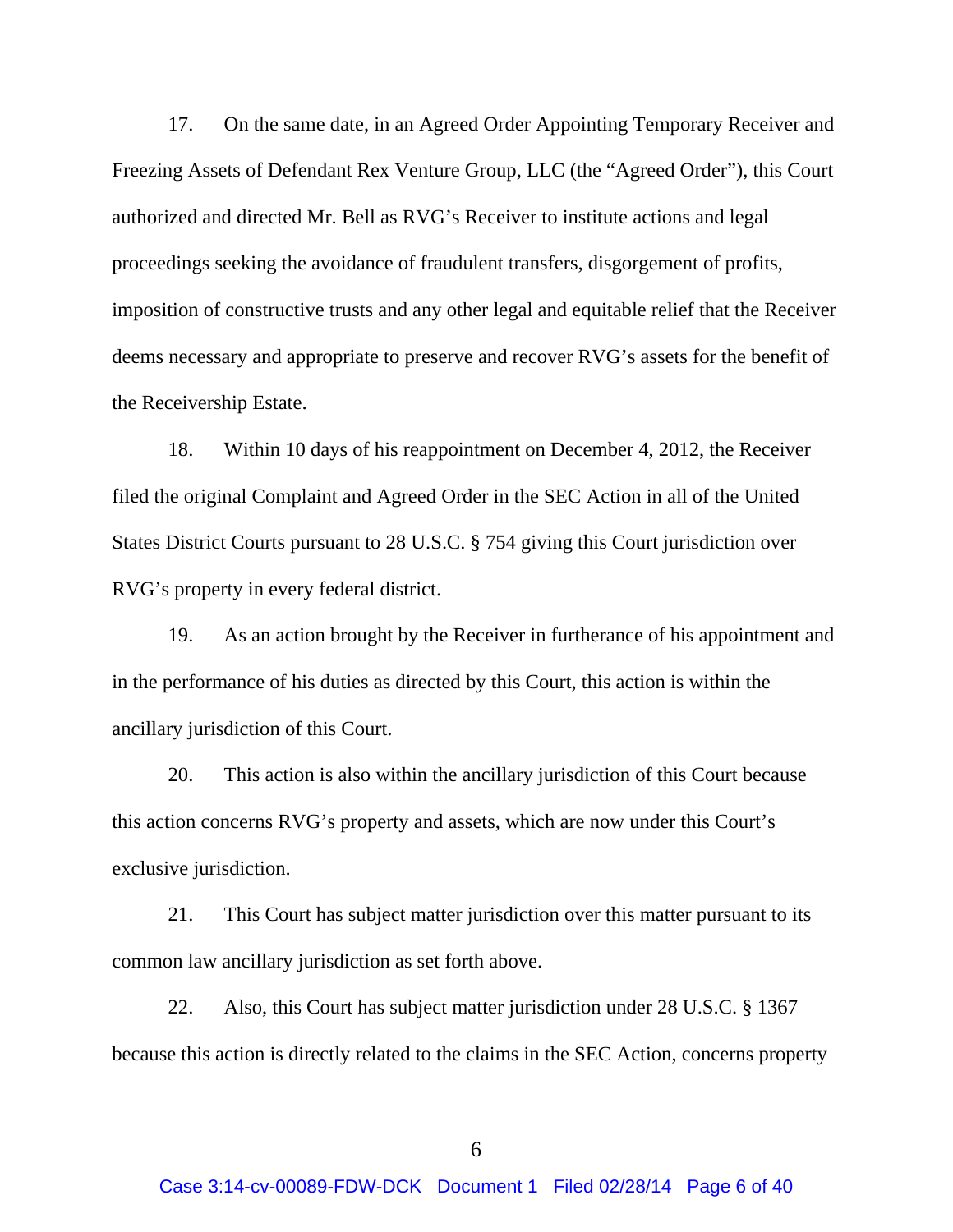within this Court's exclusive control and/or is in furtherance of the duties given to the Receiver by this Court.

23. This Court has personal jurisdiction over the Defendants pursuant to 28 U.S.C. § 754 and 28 U.S.C. § 1692.

24. This Court also has personal jurisdiction over the Defendants pursuant to N.C. Gen. Stat. §1-75.4 because, *inter alia*, the defendants worked for RVG in North Carolina, are residents of North Carolina, and/or this action relates to money or other things of value sent from North Carolina to Defendants at their order or direction. By working for RVG and operating and/or participating in the ZeekRewards scheme, including numerous communications with RVG and/or meetings in North Carolina, the Defendants created a substantial connection to North Carolina such that the exercise of personal jurisdiction over them is fair and just.

25. Venue is proper in this District under 28 U.S.C. § 1391(b)(2) because a substantial portion of the acts and transfers alleged herein giving rise to this action occurred in this District.

26. The Receiver has standing to bring the claims made in this action pursuant to his authority and the direction of this Court and additionally has standing to bring the fraudulent transfer claims pursuant to N.C. Gen. Stat. § 39-23.7.

27. Pursuant to the Agreed Order, the Receiver has obtained the permission of this Court to file this action.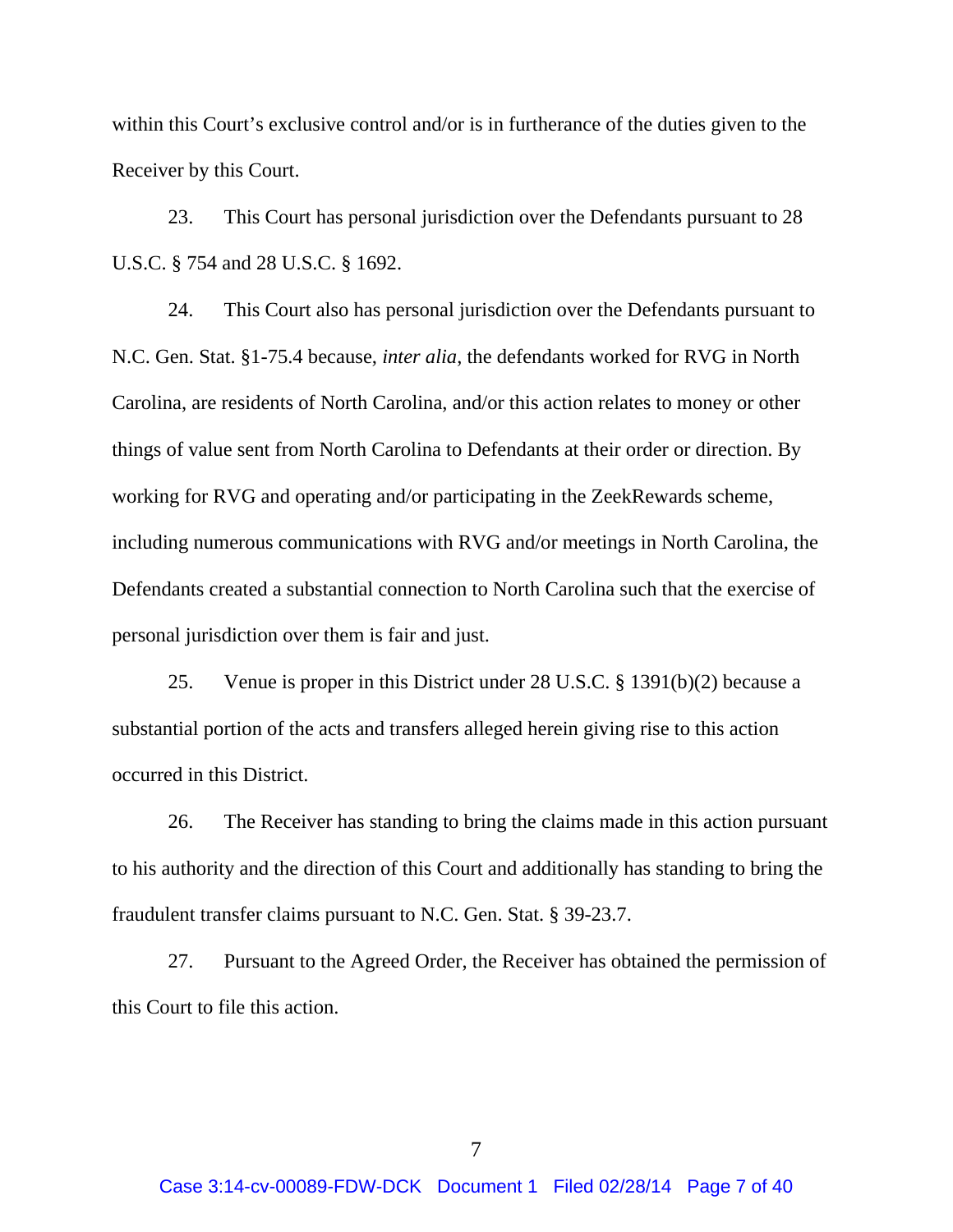#### **PONZI AND PYRAMID SCHEMES**

28. Legitimate business and investment opportunities are based on the expectation of a return from or portion of the profits of an actual business enterprise.

29. In contrast, a Ponzi scheme is a fraudulent scheme in which returns to participants are not financed through the success of the underlying business venture. Instead, the money to pay returns comes from the payments made by other (usually later) participants in the scheme.

30. Typically, participants are led to believe they will receive unrealistically high returns for their payments. Then, money from the scheme is used to pay high returns to early participants in order to create the (false) appearance of profitability and attract new participants to perpetuate the scheme.

31. The scheme inevitably collapses when the flow of money from new participants is insufficient to pay the expected returns to existing participants or the fraud is discovered.

32. Thus, a Ponzi scheme is established, *inter alia*, by evidence that (1) participants put money into a company because they are led to believe that they will receive large returns for their payments, (2) initial participants are actually paid the high returns, which attracts additional participants, (3) the underlying business venture, if any, is exaggerated and yields insufficient funds to pay for expenses and provide the expected returns to participants, and (4) the source of payments to earlier participants is cash infused by later participants.

8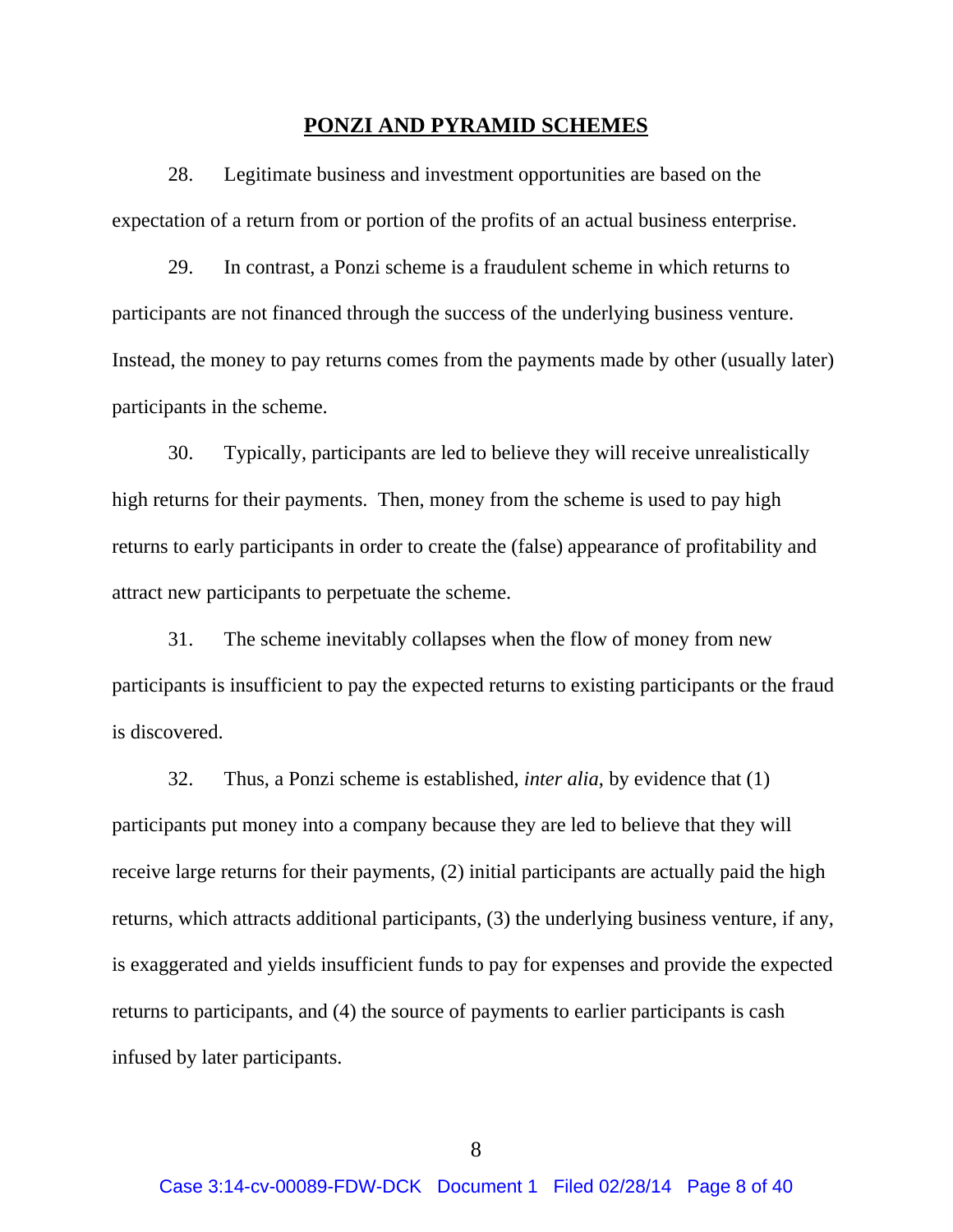33. Other potential indications of a Ponzi scheme include, but are not limited to, the promise of large, unrealistic returns with little or no risk; the promise of consistent returns; false or non-existent books, records, financial statements and communications with the participants and the public; and the lack of transparency, secrecy, exclusivity and/or the complexity of the scheme.

34. A pyramid scheme is a scheme in which a participant pays for the chance to receive compensation for recruiting new persons into the scheme as well as for when those new persons themselves recruit new participants. In unlawful pyramid schemes, compensation rewards are not primarily paid based on the sale of products to ultimate users.

35. An intent to defraud future participants can be inferred from the mere fact that a person or company is running a Ponzi and/or pyramid scheme. Indeed, no other reasonable inference is possible. A Ponzi and/or pyramid scheme cannot work forever. The investor pool is a limited resource and will eventually run dry. The perpetrator must know that the scheme will eventually collapse as a result of the inability to attract new investors. He or she must know all along, from the very nature of the activities, that investors at the end of the line will lose their money. This knowledge that future investors will not be paid is sufficient to establish an actual intent to defraud them.

### **FACTS SUPPORTING THE RECEIVER'S CLAIMS**

*ZeekRewards and Zeekler's Operations*

36. Beginning at least as far back as 1997, Paul Burks operated a number of generally unsuccessful multi-level marketing businesses through Rex Venture Group,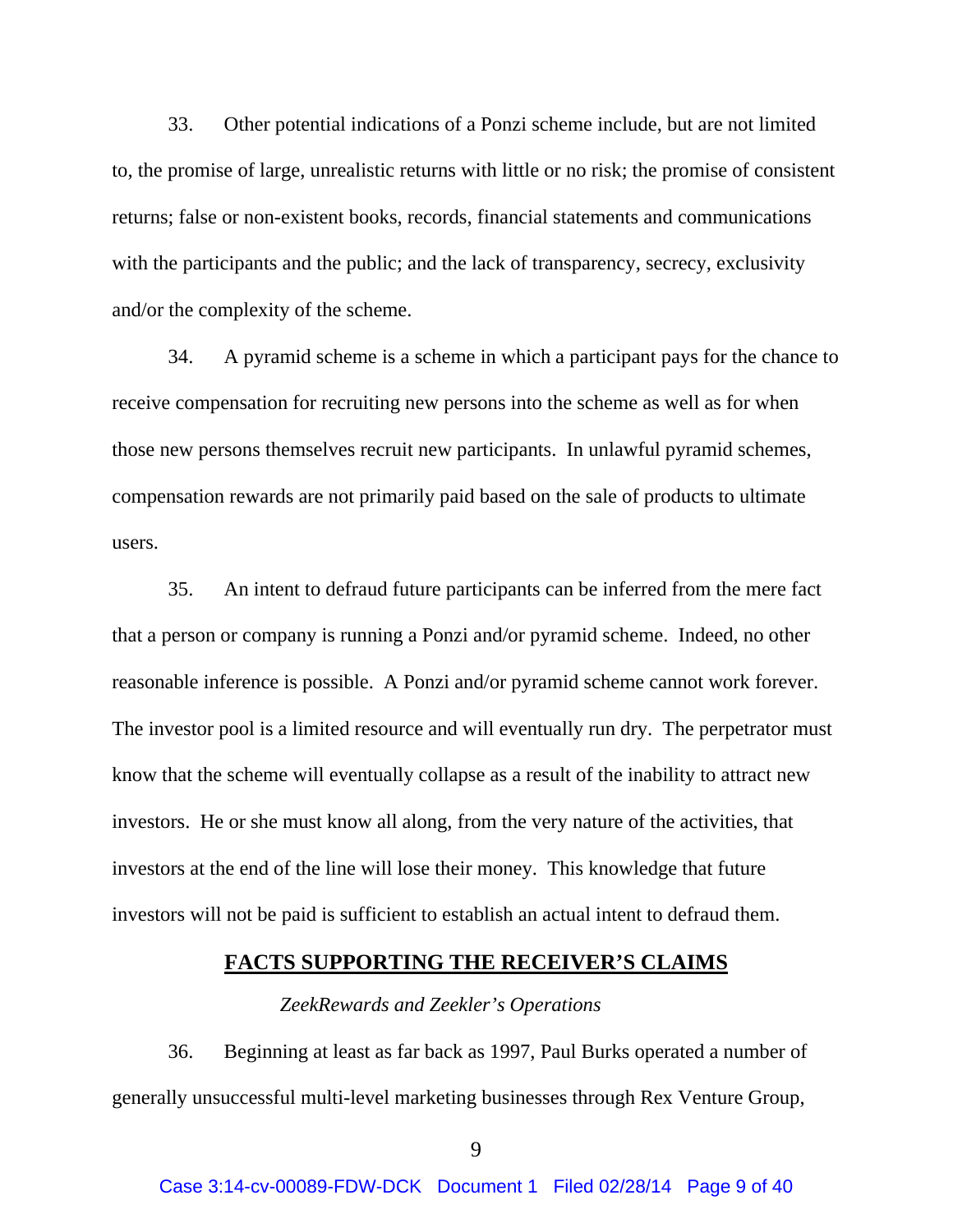LLC (and related entities) with names such as Go-Go Hub, Free Store Club, My Bid Shack, New Net Mail and Signed and Numbered International.

37. In 2010, RVG launched Zeekler.com, a so-called "penny auction" website where items ranging from personal electronics to cash were auctioned to bidders.

38. A "penny auction" does not work like a typical auction. In a normal auction, it costs nothing to bid, and the auction price rises based on the amount of the bid until there is no higher bid or the amount of time set for the auction expires. In a "penny auction," bids must be *purchased* by bidders, and each incremental bid placed raises the amount of the total price of the auction item only by \$0.01. Penny auctions have a timer, but unlike a typical auction, each new bid at the end of the timer resets the bid clock, usually for 30 seconds to a minute. The penny auction ends when the bid clock expires with no new bid. The winner then pays the auction price (plus the cost of bids used), which is theoretically well below the retail price. However, the unsuccessful bidders lose all the money they spent to purchase bids.

39. During 2010, the Zeekler penny auctions were not very successful. Indeed, Burks was forced to borrow money from Roger Plyler, then a business partner, to keep the business going.

40. RVG's fortunes changed in 2011. In January 2011, RVG launched a new money-making scheme – ZeekRewards. RVG promoted ZeekRewards as Zeekler.com's "private, invitation-only affiliate advertising division." In reality, ZeekRewards was just a multi-level marketing scheme grafted onto the Zeekler business. It purported to pay a portion of the profits from the Zeekler penny auction business to participants who earned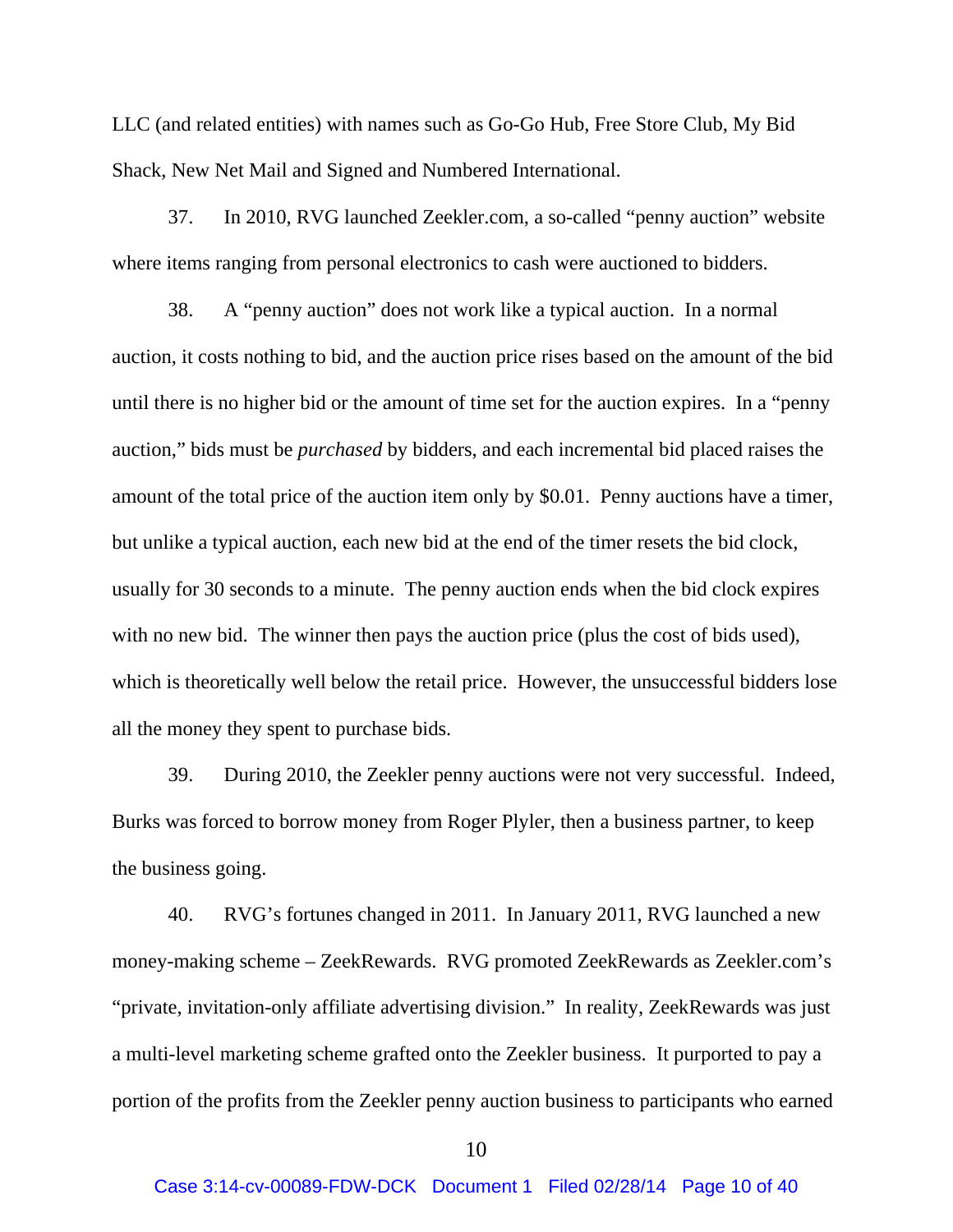bid balances or points, primarily by buying auction bids. RVG told potential participants, "Zeekler tallies total sales and pays a percentage to all active ZeekRewards members." Also, participants in ZeekRewards, often called "Affiliates," were paid for recruiting other participants in a pyramid "multi-level" sales format.

41. Bidders on the Zeekler penny auctions could purchase bids at retail for \$0.65, or they could acquire bids as ZeekRewards affiliates (or as free samples from RVG or an affiliate). ZeekRewards affiliates paid \$1 for what RVG referred to as "compounding," "sample" or "VIP" bids. The retail bids and the compounding / sample / VIP bids all had the same effect in the auctions – placing a bid raised the price of an auction item by one cent. However, bids bought through ZeekRewards rather than as retail bids were much more valuable because what were really being purchased were points that entitled Affiliates to a portion of the profits from the business. This was the real reason Affiliates paid \$1 for auction bids they could buy for \$.65.

42. As one Affiliate told Burks, "I know how the system works mathematically and you know I know. Whether you call the bids bids or hamburgers makes no difference. People are not joining Zeek to get hamburgers, or auction bids; they are joining Zeek to make money…."

43. ZeekRewards emphasized that the offer to pay Affiliates for purchasing compounding / sample / VIP "bids" distinguished those bids from the simple purchase of retail bids to participate in the Zeekler auctions. In the "About us" section of the ZeekRewards website, the company wrote: "PLEASE NOTE: To qualify for the 125%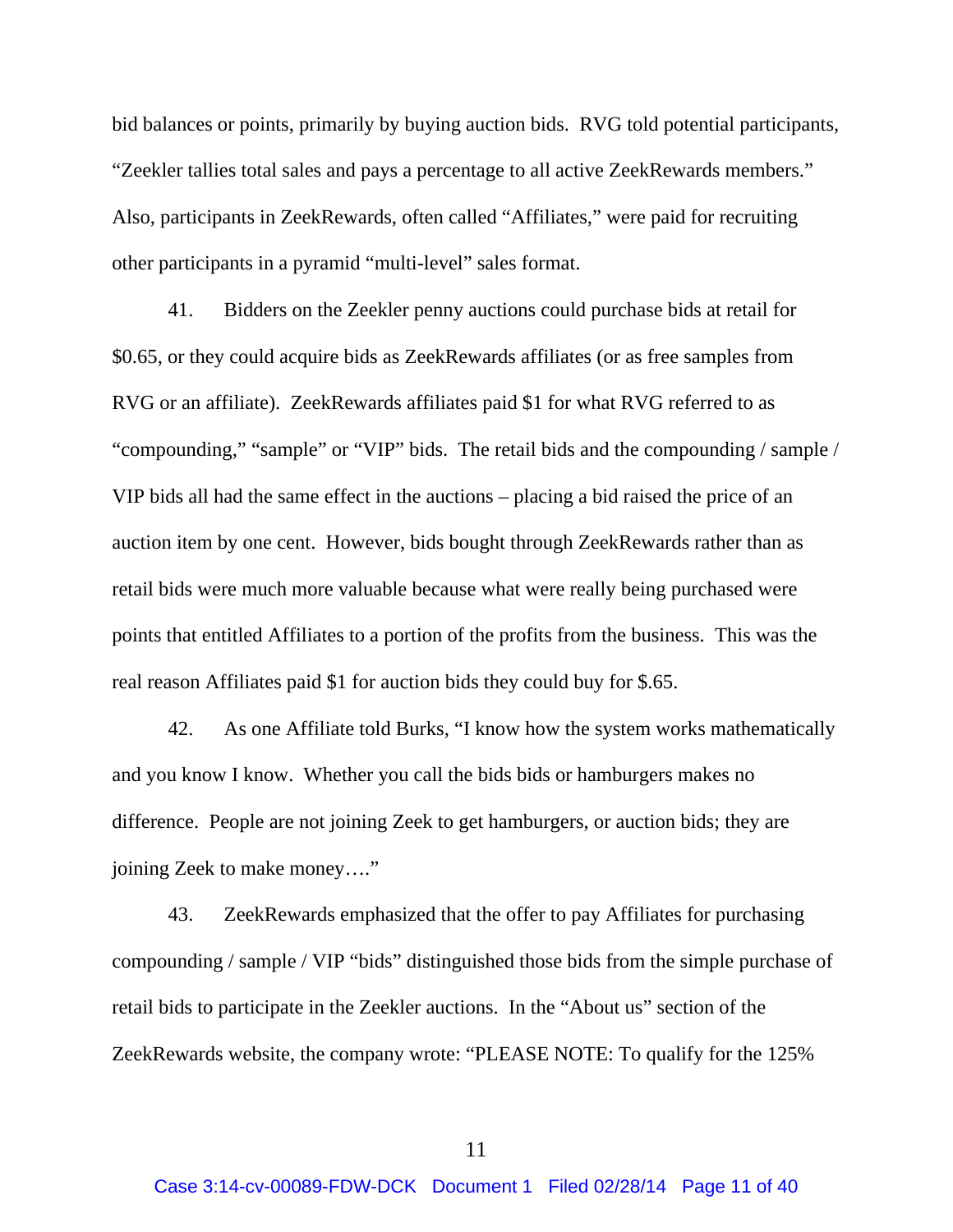reward points you MUST buy the bids in the ZeekRewards back office. Bids purchased on the Zeekler Penny Auction site are 'retail customer' bids and do not qualify."

44. Further, ZeekRewards made clear that even though bids bought through ZeekRewards could be used in the auctions, that fact was irrelevant to the multi-level marketing scheme. Affiliates were told that using the bids in the auction would have no effect on their all-important bid or points balance ("Each time you buy a Compounding Bid in your ZeekRewards Back Office a bid is added to the Compounding bucket. *Spending the bid in an auction does not remove it from the bucket*.") (emphasis added).

45. Not surprisingly, even though a largely bogus "bid giveaway requirement" was added later in the scheme, relatively few ZeekRewards participants or "bid giveaway" recipients used their sample/VIP bids in the Zeekler auctions. Prior to shutdown, RVG estimated that only approximately 19 million VIP bids were used in auctions out of over 7 billion VIP bids created – less than 1/3 of 1%.

46. From the beginning, RVG intended to use "bids" in ZeekRewards not as a product but as a proxy for money deposited into the program. Dawn Wright-Olivares was very clear about the plan, telling Danny Olivares on January 21, 2011: "We're just going to use bids as currency." On another occasion, Dawn Wright-Olivares referred to the compounding bids as "Monopoly money."

47. Quickly, RVG's focus changed from Zeekler to ZeekRewards, which was the source of nearly all the company's income. Relative to ZeekRewards, little or no money was made in the Zeekler "penny auction" business.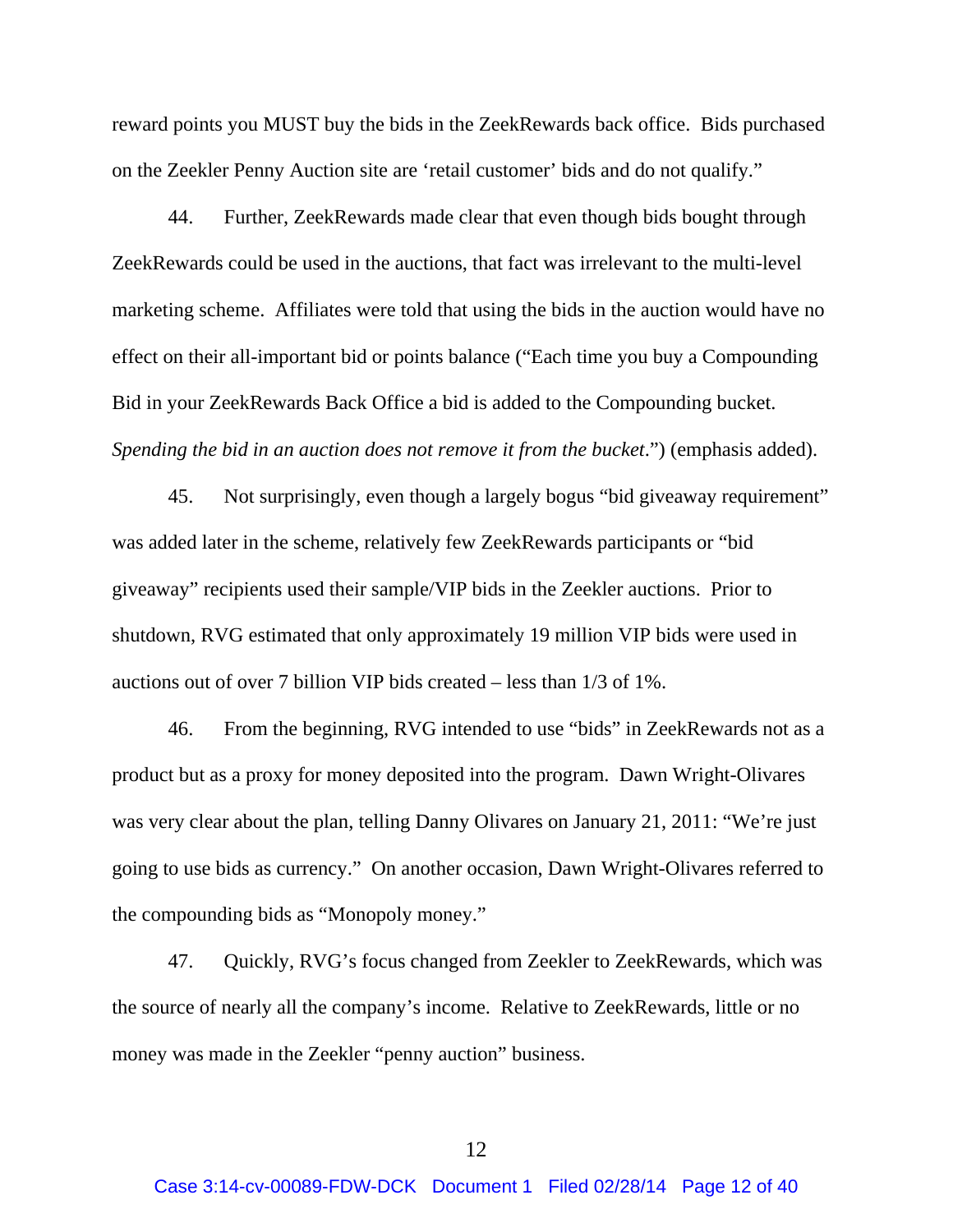48. The sale of compounding / sample / VIP bids in ZeekRewards dwarfed the sale of "retail" bids. According to the ZeekRewards database, ZeekRewards sold approximately \$820 million in compounding / sample / VIP bids, but only about \$10 million in retail bids were sold.

49. While over \$400 million dollars was paid out to ZeekRewards Affiliates over the course of the scheme, the money used to fund ZeekRewards' distributions to Affiliates came almost entirely from new participants rather than income from the Zeekler penny auctions. Only about \$10 million dollars in retail bids were sold (of which \$3.6 million reflected purchases by net losing Affiliates). So, the "profit" from the penny auction business, if there was any at all, was too small to support even 3% of the total payments made to participants.

50. Burks and the other Insiders were aware that the payouts to Affiliates would be funded by new participants rather than retail profits from the penny auctions. Dawn Wright-Olivares excitedly told Burks early in the scheme, "I think we can blow this OUT together- we've already attracted a great many big fishes."

#### *ZeekRewards Compensation Plan*

51. ZeekRewards succeeded because it promoted a lucrative "compensation plan," offering large amounts of passive income to entice individuals to participate in the scheme.

52. The participants in the ZeekRewards scheme invested money in the scheme by buying so-called "bids/points," "memberships," "subscriptions," customer names, and other items related to the scheme.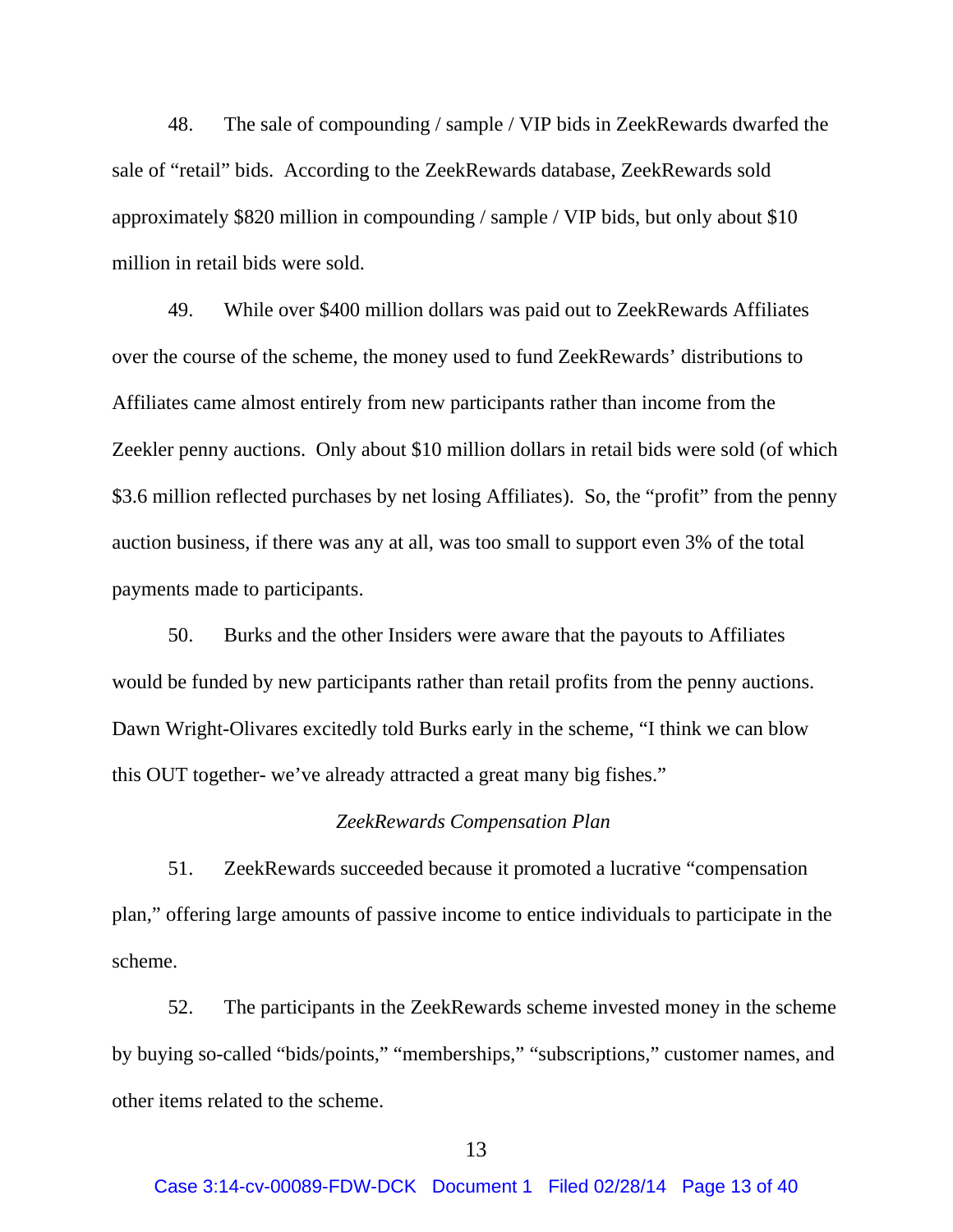53. ZeekRewards was a common enterprise in that the participants relied on Burks and RVG to run the "penny auction" business, which was claimed to be the source of profits for the company. The participants in ZeekRewards expected that they would receive profits from the Zeekler penny auction or other Zeek efforts.

54. The compensation plan consisted primarily of two components: (1) the "Compounder," also known as the "Retail Profit Pool" or "RPP," which supposedly allowed participants to collectively share up to 50% of Zeek's net retail profits and receive a 125% return on investment; and (2) the "Matrix," which was a multi-level marketing commission program.

55. Initially, ZeekRewards promised a 125% return on a passive investment, describing the program as follows: "What if you found a very simple and quick way to earn 125% profit on the dollars you spend with us without ever having to sell a thing or recruit a soul?"

56. In a pitch entitled "Latest Zeek Compounder News" on January 10, 2011, RVG wrote: "ZeekRewards is a new kind of loyalty program that gives a limited number of early adopters the opportunity to compound up to 125% of each bid purchased," and went on to say that there is "no recruiting, . . . your money [is] compounding for you daily." Other recruiting emails claimed, "the minimal requirement is to simply place one free ad *somewhere* each day" and "if you do then the company will rebate you up to 125% of each bid purchased." (emphasis in original email).

57. Another pitch touted the income participants would receive: "I found something I believe is absolutely out of this world . . . it's called the 'Compounder' and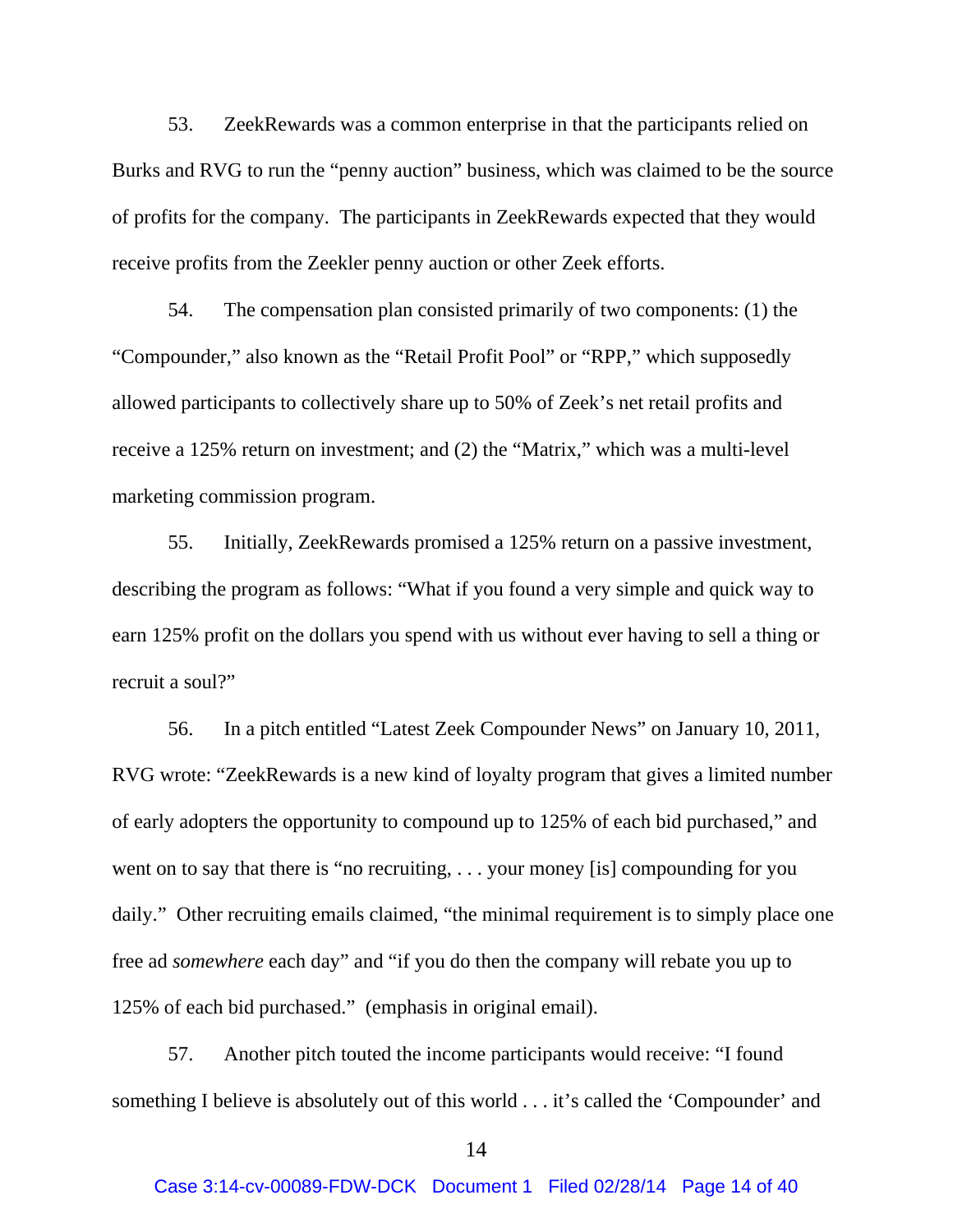"grows income for you by compounding it daily;"... "the new system [lets] you earn every 24 hours and can generate for you 4 or 5 figures or more per month . . . ." "[I]f you've ever wanted to earn 5 figures or more monthly, passively, then this is your chance." Similarly, de Brantes boasted that by participating in ZeekRewards: "Many are currently receiving \$2,000 to \$3,000 per month PASSIVELY." (emphasis in original).

58. Early ZeekRewards participants were told to expect profit shares of .5% to 4% *daily*. The first day the Compounder share percentage was allocated to participants was January 20, 2011, and the share percentage was 3.24%.

59. As the scheme progressed, participants continued to be told to expect large, consistent daily returns. On May 14, 2011, Paul Burks told Michael VanLeeuwen ("Coach Van") that "our goal has always been 1% Mon-Thurs and 1/2% weekends, Fri-Sun. We have always maintained those averages and exceeded them often."

60. And, even after counsel advised against publicly promoting a 125% return, RVG continued to tell Affiliates and prospects to expect large returns. For example, de Brantes told an affiliate in July 2011:

> [O]ur average has been between 1.6–1.8% which would actually be a great deal more than 125%. The attorneys our [sic] advising us on what we can and can't say and now it's our job to figure out how much we need to pay daily to get everyone exactly what we intend to give (it makes it a little tricky but it is our intention to maintain a system that pays 125% without saying it anywhere on the site). It's my understanding that to reach 125% we'll need to pay 1.38% per day. Our programmers and strategists are working around the clock to land on the right method, percentages, and presentation for all of this. Right now we're still working on the 125% cap system. We just aren't saying 125%.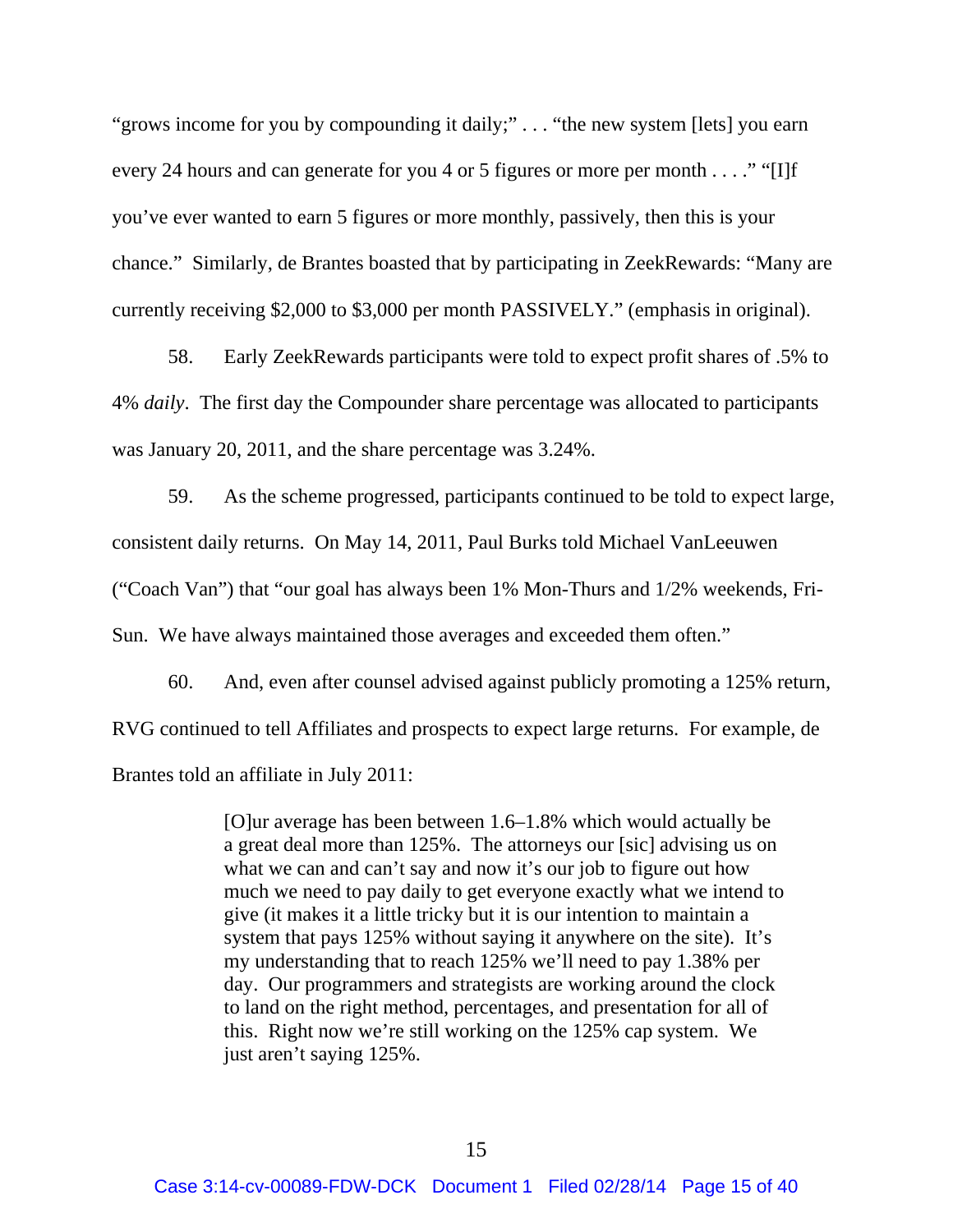61. Therefore, Affiliates paid and invested money into ZeekRewards with the expectation that they would profit from their payments based on the success of the company's operations.

62. All the income received by ZeekRewards and Zeekler, regardless of source, was pooled and comingled in a cast of financial institutions that changed as the scheme evolved or as financial companies refused to work with RVG.

63. Although the specifics and the terminology of the ZeekRewards "Compensation Plan" changed from time to time as Burks and the other Insiders tried to prolong and prop up the scheme, the two pillars of the plan for most Affiliates were always: (1) "profit" sharing (first called the Compounder then later the Retail Profit Pool (or "RPP")) and (2) the multi-level marketing pyramid that paid Affiliates a "commission" on the membership fees paid by recruited "downline" Affiliates (known as the Matrix).

#### *The Compounder a/k/a Retail Profit Pool*

64. ZeekRewards' Affiliates' primary money making tool was the "Compounder." To participate in the Compounder, Affiliates purchased "compounding" bids, which earned Affiliates one point for each "compounding" bid that they purchased from the company.

65. To become an Affiliate "qualified" to receive points required little or no effort, despite the bogus claim that Affiliates "earned" points. As discussed in more detail below, Affiliates were required to place daily one free digital ad (prepared by the company) for Zeekler.com. Later, Affiliates were told they needed to "give away" the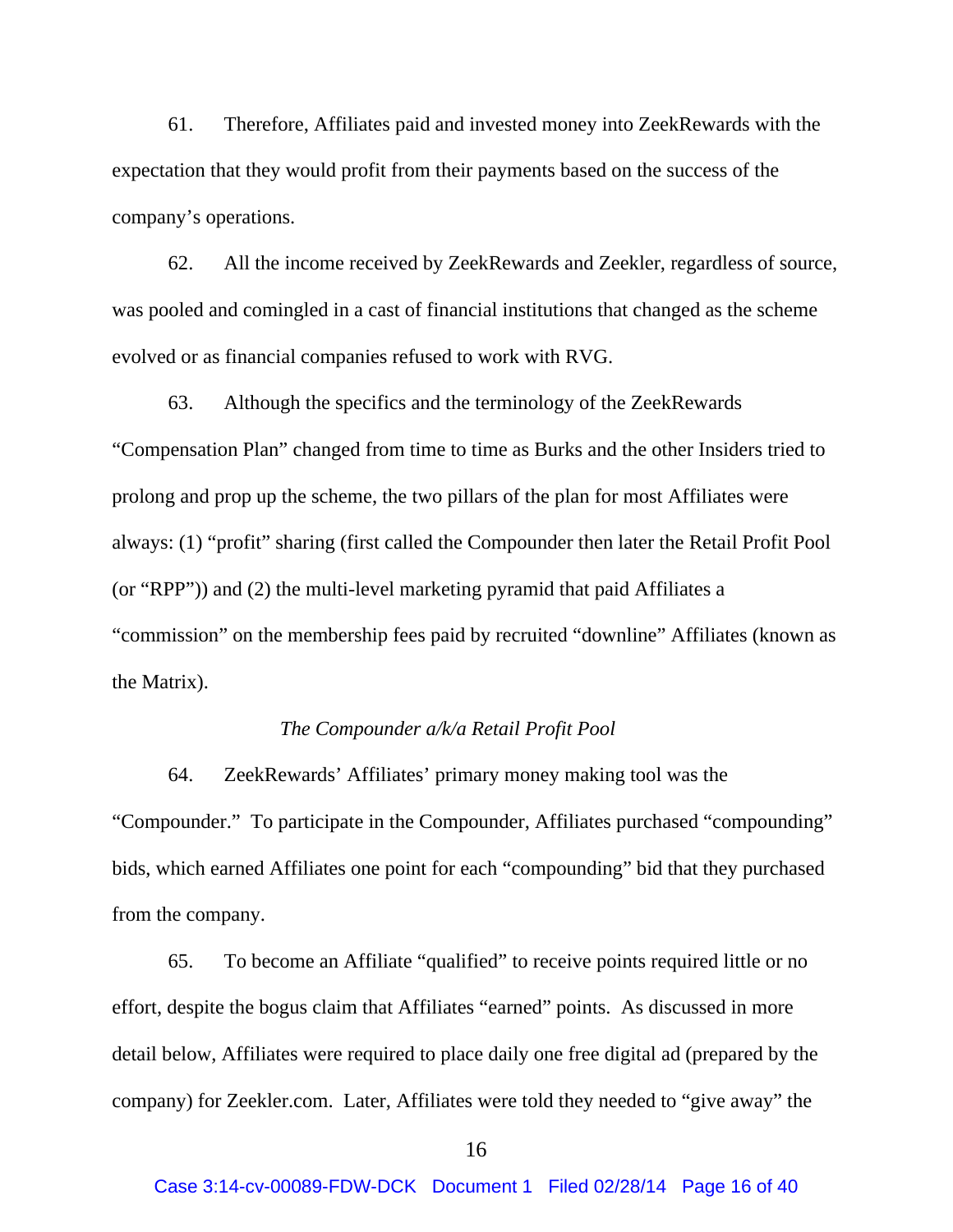bids in order to obtain points, although in practice this so-called "requirement" was easily met: Affiliates could simply pay extra to have the company "give away" the bids for them. This, in turn, was yet another revenue source for the company.

66. As the inducement to purchase these "compounding" bids, ZeekRewards told Affiliates that the company would give a portion of the company's daily earnings or profits (often claimed to be 50%) to point-holding Affiliates. The size of the daily "profit sharing" payment each affiliate received through the Compounder was based upon the number of points the affiliate held in his or her account.

67. The size of each Affiliate's daily award depended only on the Affiliate's point total and was not based on the amount of services provided to ZeekRewards. Thus, regardless of the Affiliates' efforts, buying more points resulted in a larger profit share, just like having more shares of stock results in a larger dividend for a stockholder.

68. ZeekRewards described the "Compounder" process as follows: "At the end of each business day (7days a week) the company determines its daily overall profitability and rebates a percentage back to its Active Advertising Affiliates based on each individual Premium Members Compounder Bid Balance."

69. Each day, affiliates had a choice to be paid all or a portion of the so-called "profit" award in cash or to use the "cash" award to buy more bids/points, which then added to the bid / points balance and "compounded" as the daily percentage awards were made.

70. Burks and the other insiders understood that the compensation plan would be unsustainable in both the short run and the long run because there would not be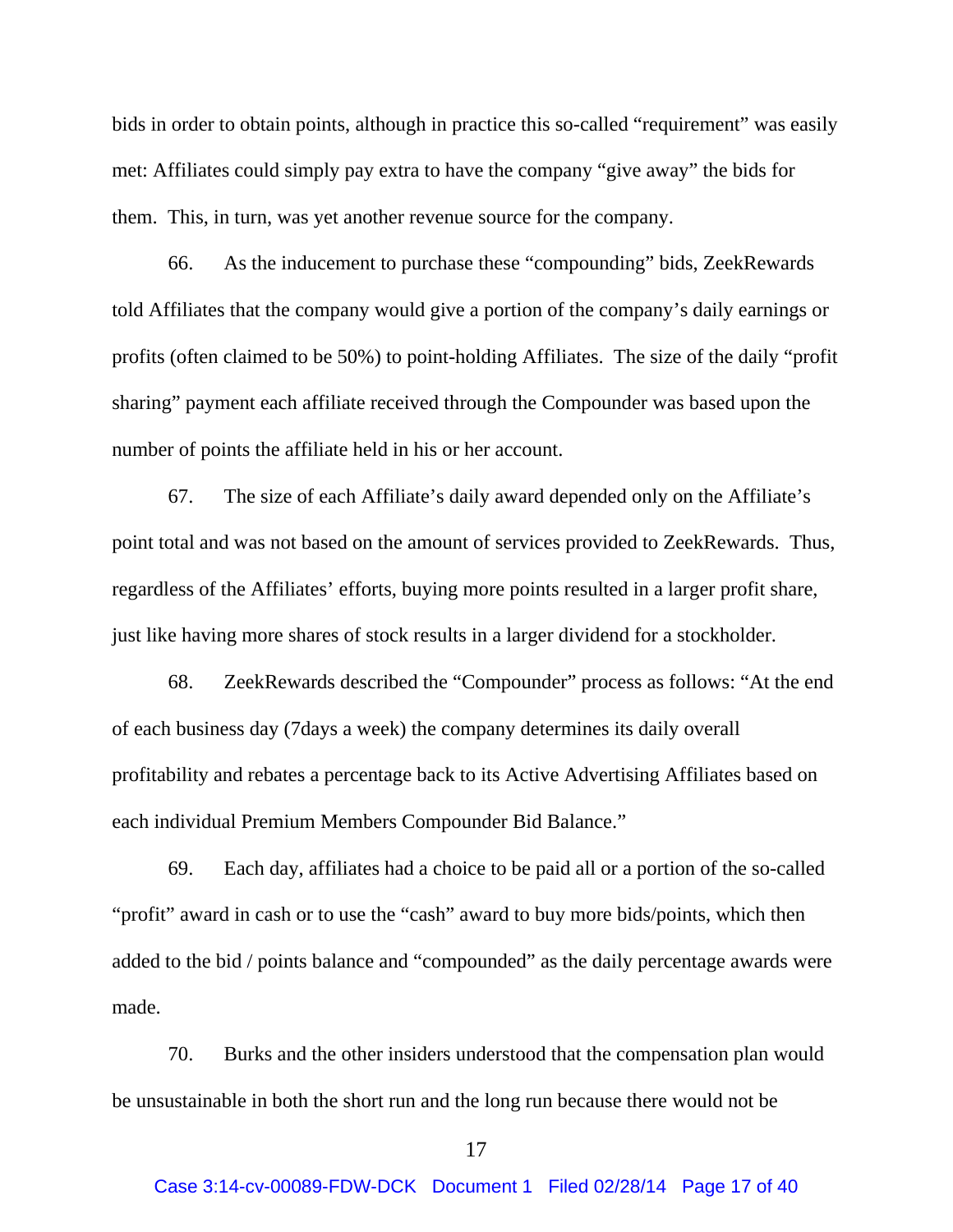enough new participants to support full daily cash payments to a growing number of existing Affiliates.

71. Prior to the shutdown of ZeekRewards, there were over 3 billion VIP bid points in the ZeekRewards system. Based on the actual average daily "profit" percentage of 1.43% used during the scheme, the daily "profit" award to Affiliates would be over \$40,000,000 on 3 billion points. The amount of money paid in to ZeekRewards daily was far less than \$40 million. Therefore, if RVG had been required to pay the daily awards supposedly available to Affiliates in cash, ZeekRewards would have quickly collapsed.

72. Specifically, during the last month ZeekRewards operated (July 16, 2012 to August 15, 2012) the daily average RPP award was \$38,237,036, but the daily receipts (from all sources, not just retail auctions) were much smaller, averaging approximately \$8,850,000. Thus, not only were the ZeekRewards payouts made from the money put in by other participants, but the so-called "profit" awards greatly exceeded total receipts, which, of course, was unsustainable.

73. So, to maintain the program for as long as possible and generate the most income, ZeekRewards actively discouraged Affiliates from requesting actual payment of all their profit awards in cash. Instead, Affiliates were encouraged to let their balances "compound" and only take 20% or less of their "earnings."

74. Dawn Wright-Olivares explained and promoted the plan in a Skype chat as follows:

> Here's a scenario here where you could be receiving \$3,000 per month RESIDUALLY. Let's use a 1% daily cash-back figure in this example (Please note: This is only an example and the actual amount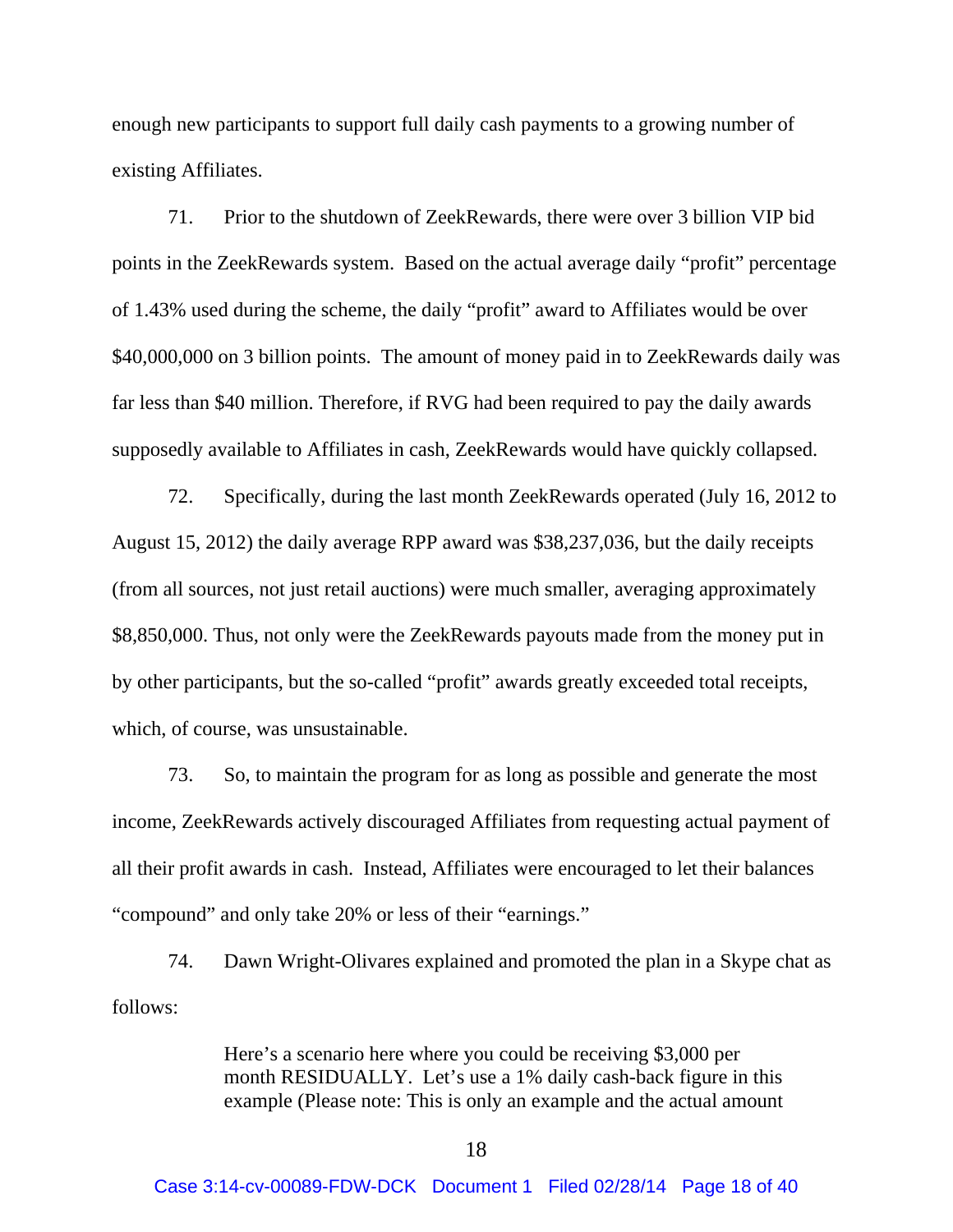will vary day to day). When you reach 50,000 points in your account, then you could start doing an 80/20 cash-out plan. Pay close attention? When you hit 50,000 points in your account, if the daily cash-back percentage is 1%, ZeekRewards will be awarding you with \$500.00 each day. First of all, did you catch that? ... you're making \$500 per day ... it's your money! Ok, the 80/20 plan works like this, take 80% of that \$500 (or \$400) and purchase more VIP bids to give away to new customers as samples to continue growing your points balance. Then, keep doing what you've been doing every day, which primarily consists of giving free bids away as samples and placing one free ad per day for Zeekler.com's penny auctions and submitting into your ZeekRewards back office. Then, pull out 20% of the \$500 (or \$100) and request a check weekly. That's \$700 per week, or about \$3,000 per month in residual income! And keep in mind, these amounts can continue to grow day after day and month after month.

75. ZeekRewards eventually changed the name of the Compounder to the "Retail Profit Pool," or "RPP." In addition, they changed the name of compounding bids to "VIP bids" or "sample bids." However, while the names changed, the essential nature of the "profit" sharing scheme remained the same.

76. In one email, when referring to compounding bids being renamed VIP bids, Wright-Olivares wrote, "wherever you see a (compounding) next to VIP – you will know that these terms are interchangeable," and she later wrote that "no change has been made in how they operate, qualify or earn."

77. Indeed, Wright-Olivares admitted that she thought the name changes were a joke. In a June 15, 2011 email to O.H. Brown, an RVG advisor whose company created marketing videos for ZeekRewards, about a company webinar script, she said: "you'll see where I started to say Retail Profit Pool (lol) instead of Compounder.... We're going to call compounding bids – VIP bids."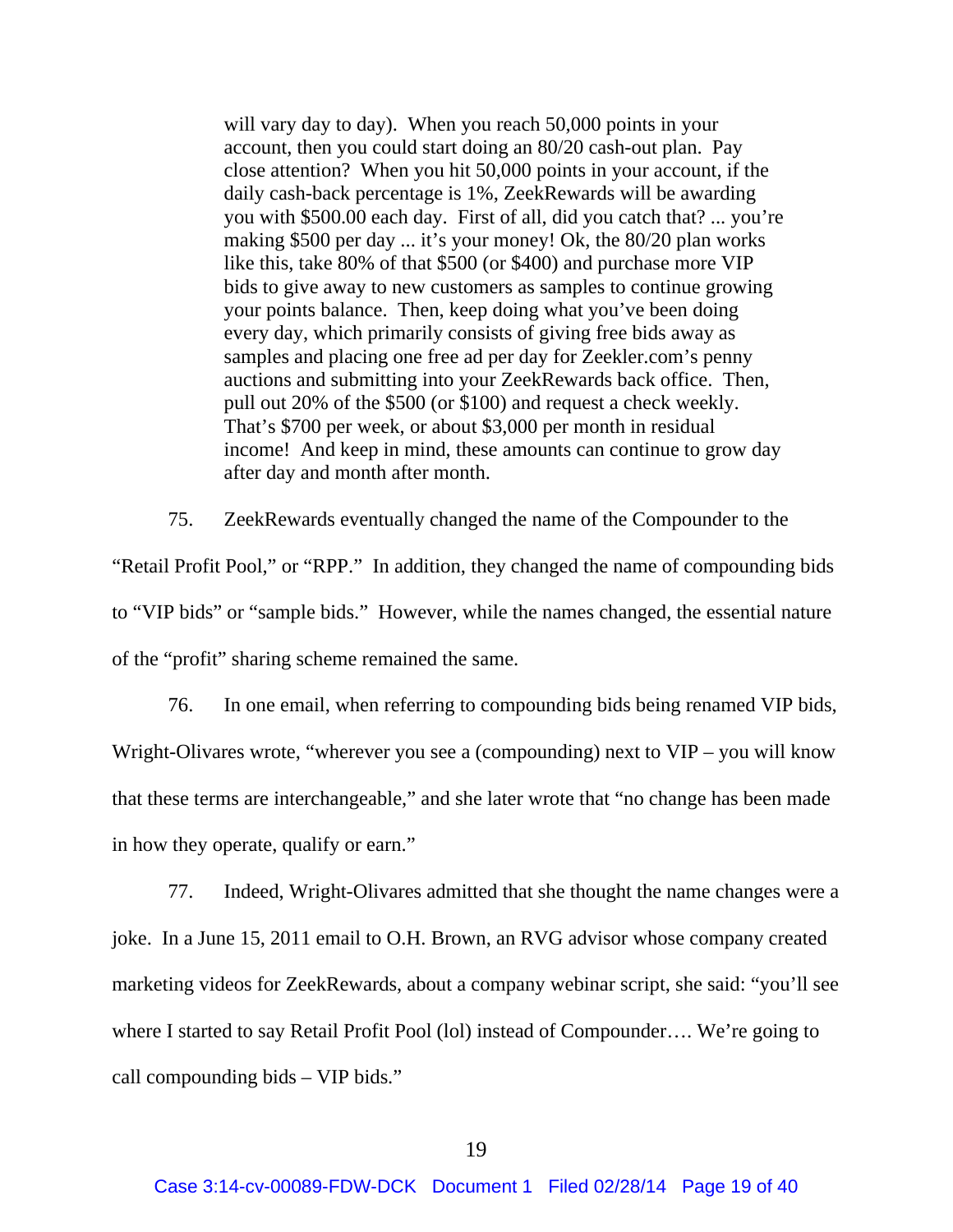78. However, whether it was called the Compounder or the Retail Profit Pool, the program was a fraud because the payments had no relation to actual "retail" profits nor were they calculated from real receipts or expenses.

79. Instead, the alleged "profit percentage" was nothing more than a number made up by Burks or one of the other Insiders. Most days, Burks made up the number. As Danny Olivares explained to RVG's internet provider, "Paul [Burks] goes in nightly and opens up adm\_displayCompunder3.asp and enters a decimal percentage." Sometimes, the number was made up by Dawn Wright-Olivares or Danny Olivares.

80. Rather than reflecting the typical variances that might be expected in a company's profits, the alleged profits paid in ZeekRewards were remarkably consistent, falling nearly always between 1% and 2% on Monday through Thursday and between .5% and 1% on the weekends, Friday through Sunday. The goal of this fake consistency was to project the appearance of a stable source of income to entice new participants and to encourage existing Affiliates to allow their bid balances to compound rather than request payment of their daily award in cash.

81. With RVG's knowledge, Affiliates regularly touted the consistent payments in their recruiting of new participants. For example, "Coach Van's" email footer said: "It has been going like clockwork for over 220 days, 7 days per week."….

"EVERYONE. . .GETS. . .PAID. . .FIRST. . .DAY!" . . . This works every time with just one minute per day! If you're not getting paid every single day for 1 minute of work, . . . [sic] why not?" . . . "100 percent of our active members are paid daily 100 percent of the time within their first 24 hours without any referrals."

#### 20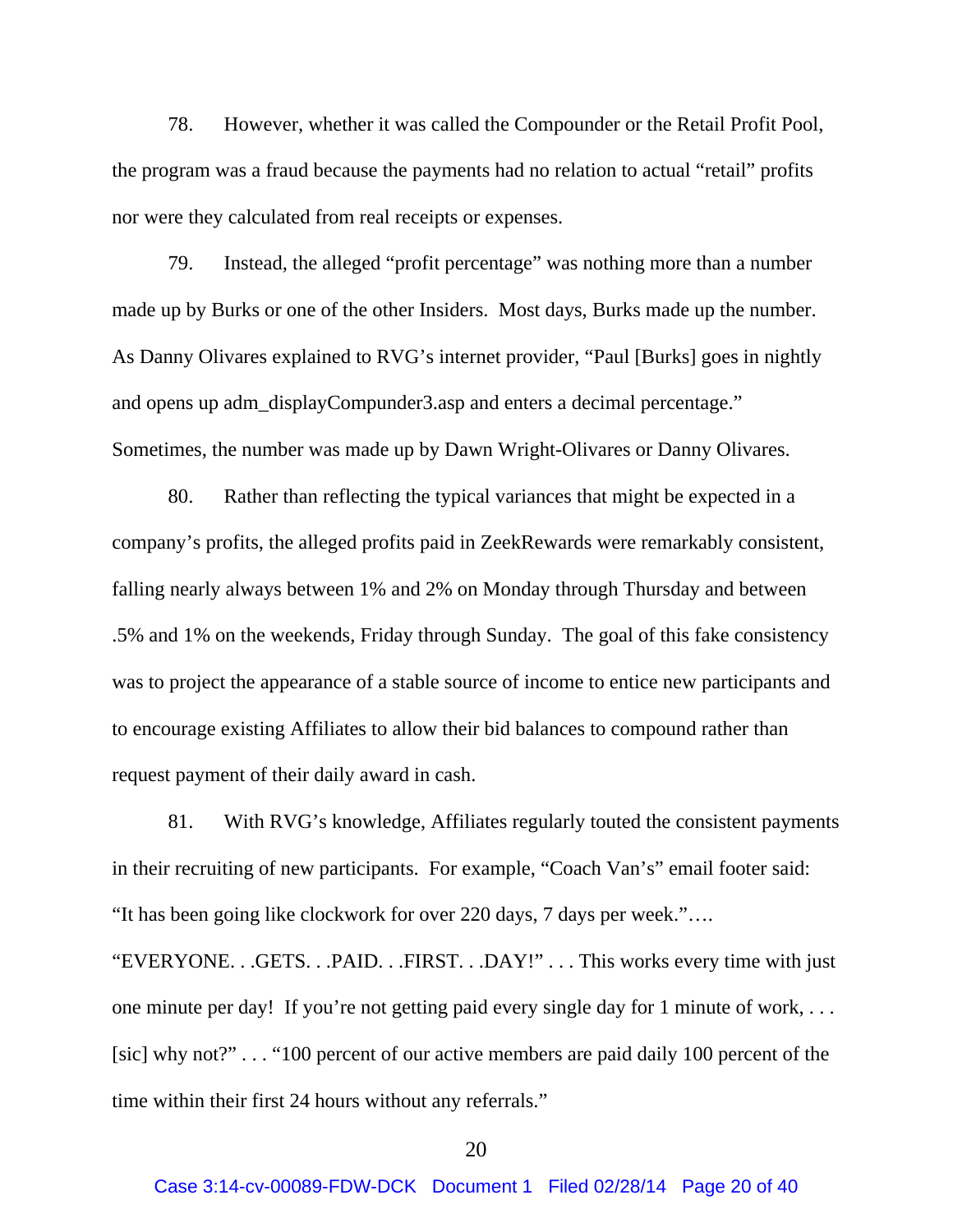82. The payouts were so consistent that when a mistake was made (such as when an extra decimal place was added to the "profit" percentage or the lower "weekend" percentage was used on a "weekday") Affiliates would immediately complain. For example, on August 3, 2012, de Brantes sent Danny Olivares a Skype message saying, the "Thursday [RPP] commission's % are running like a weekend commission % and everyone is going crazy." Olivares replies that, he is "working on it."

83. And, the Insiders realized that not paying Affiliates, even once, was not an option if they wanted to keep the scheme going. On May 20, 2012, there were problems with payments to affiliates. Dawn Wright-Olivares texted Danny Olivares and instructed him to post an update letting affiliates know their payments would eventually be processed and commissions would be paid, telling him, "[t]he fastest way to get charge [sic] as a Ponzi scheme is for distributors to claim they are not getting paid."

84. Burks deliberately evaded affiliate questions asking how the RPP was calculated. In a Skype chat with an affiliate, he said: "[a] proprietary system is used to determine the amount of profit sharing that is done each day. We do not divulge the details of how those numbers are determined. Our stated target of minimum of 1% weekdays (Mon-Thur) and .5% weekends (Fri-Sun) has always been met and exceeded. It is clearly not directly tied to the number of auctions in a particular day. It is the overall average that counts."

85. Behind the scenes, the insiders were not even subtle about the fake earnings numbers. Often, the company simply used the previous week's daily RPP percentages. For example, on one occasion, Danny Olivares sent a text message to multiple insiders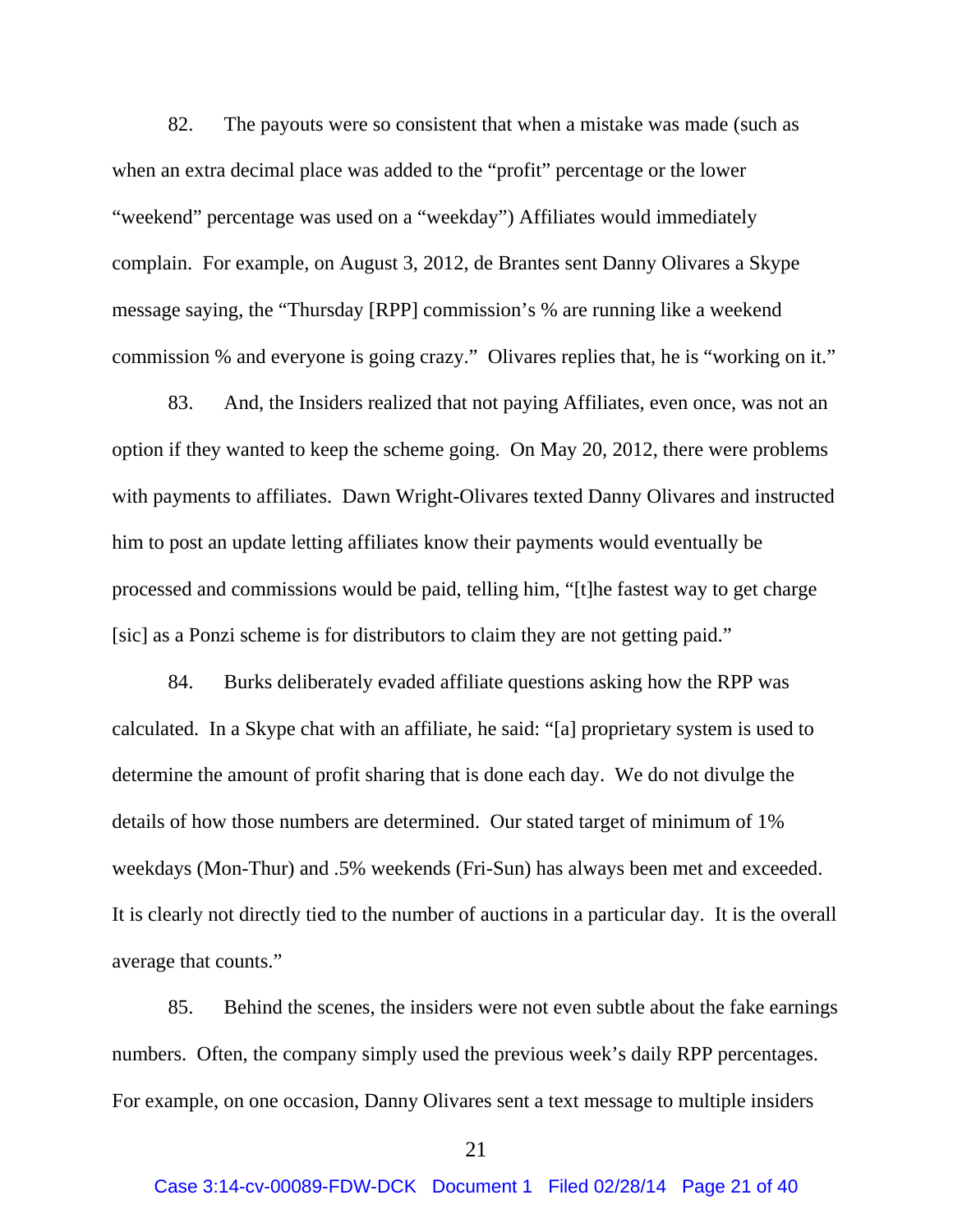stating, "Need a % for rpp when you can." Dawn Wright-Olivares responded, "Do whatever was last Monday." Or, from Paul Burks: "Hey Dan. Sorry about last night. What percent did you use?" Danny Olivares: "Same as last Friday. 0.009."

86. On another occasion, Burks wrote in a Skype message to Olivares that the RPP would be ".0089 unless you have already grabbed last week[']s :)."

87. Sometimes, Burks even told Danny Olivares *in advance* what a day's profit number would be, such as on September 14, 2011, when in the early morning Burks told him "to start the RPP run shortly after 7p.m. using .00179 as the percentage" because Burks was not going to be able to run it himself.

88. Even if the Insiders had intended to calculate actual profits (which they plainly did not), RVG did not maintain financial records sufficient to allow Burks or anyone else to calculate a daily retail profit for the company.

#### *ZeekRewards' "Advertising" Requirement*

89. In an unsuccessful effort to avoid the obvious legal infirmity of Affiliates simply buying points in return for the expectation of a share of the profits (like a stock purchase), ZeekRewards told Affiliates that in order to supposedly "earn" their points, they were required to place a short, free digital ad each day on one of the many free classified websites available on the internet.

90. Affiliates were told to merely copy and paste free ads created by ZeekRewards into a free digital classified ad website. Affiliates then submitted the ad's internet link to ZeekRewards to verify that they had placed the ad. Placing more ads or better ads did not change an Affiliate's share of the profits in any way.

#### 22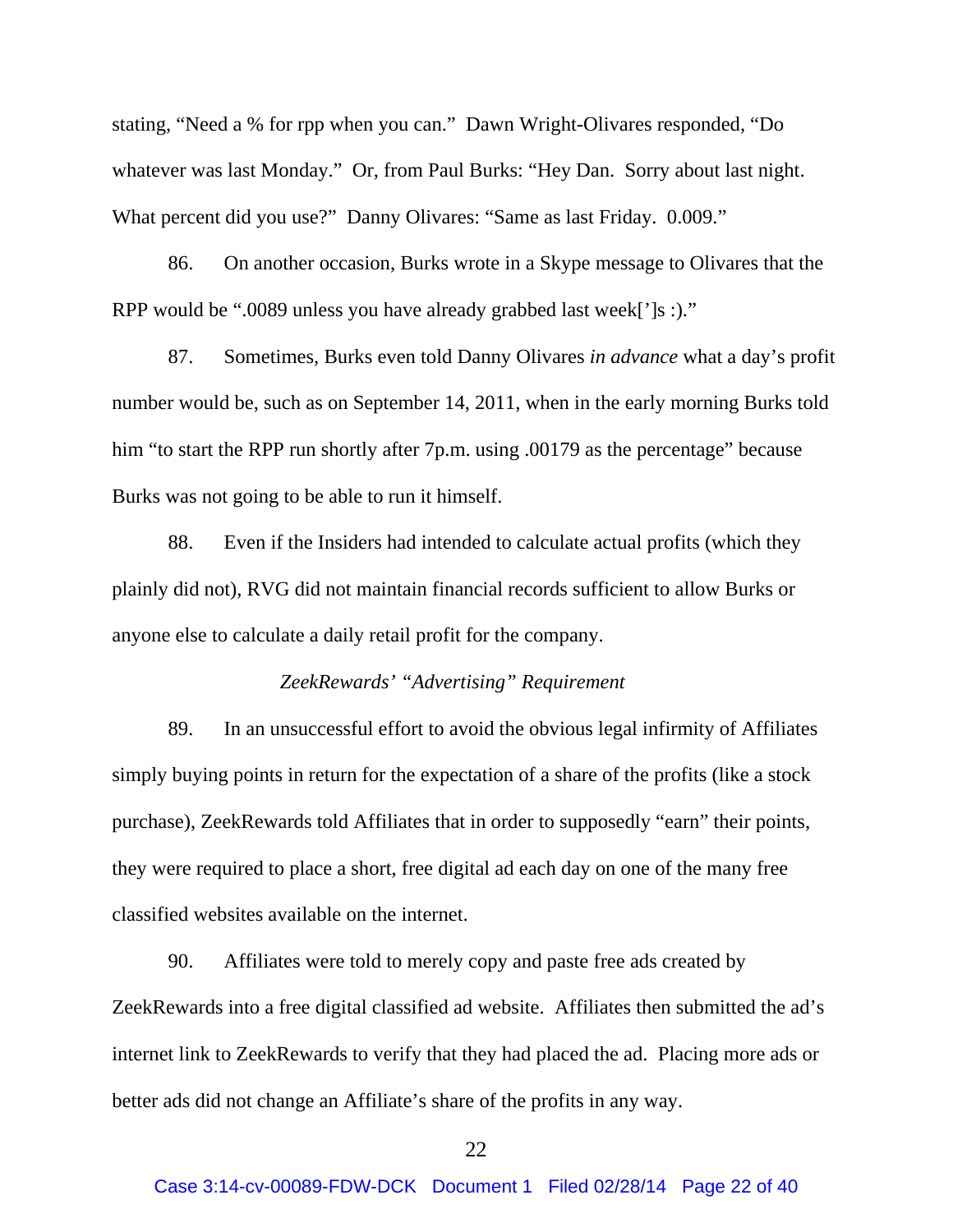91. And, the ad "requirement" was not imposed on all Affiliates. Burks even wrote a computer program that allowed a number of Affiliates who managed multiple accounts to avoid placing the ads altogether. As Burks wrote in an email to Danny Olivares on January 23, 2011, "This allows us to defer to some of our major people like Agnita Solomon who manage dozens of accounts so that they don'e [sic] have to place so many ads every day."

92. The ad process was intended to be very simple and was widely advertised as taking only 3-5 minutes each day. For example, Burks routinely told Affiliates: "Placing an ad takes three to five minutes a day and can be done from anywhere there is an Internet connection."

93. Indeed, because of how minimal the task was, Burks was irritated by Affiliates who complained when they were not paid: "I am afraid I don't have a lot of patience anymore for people who are making hundreds of dollars a day for placing an ad and they get mad when their card declines and they miss a day. Tough luck."

94. The company did not believe that these digital ads made any material difference in the success of the Zeekler auctions and did no research to determine if the ads were successful.

95. In reality, the ads were just an attempt to manufacture a cover for what was nothing more than the investment of money by Affiliates with the expectation of receiving daily "profit" distributions.

23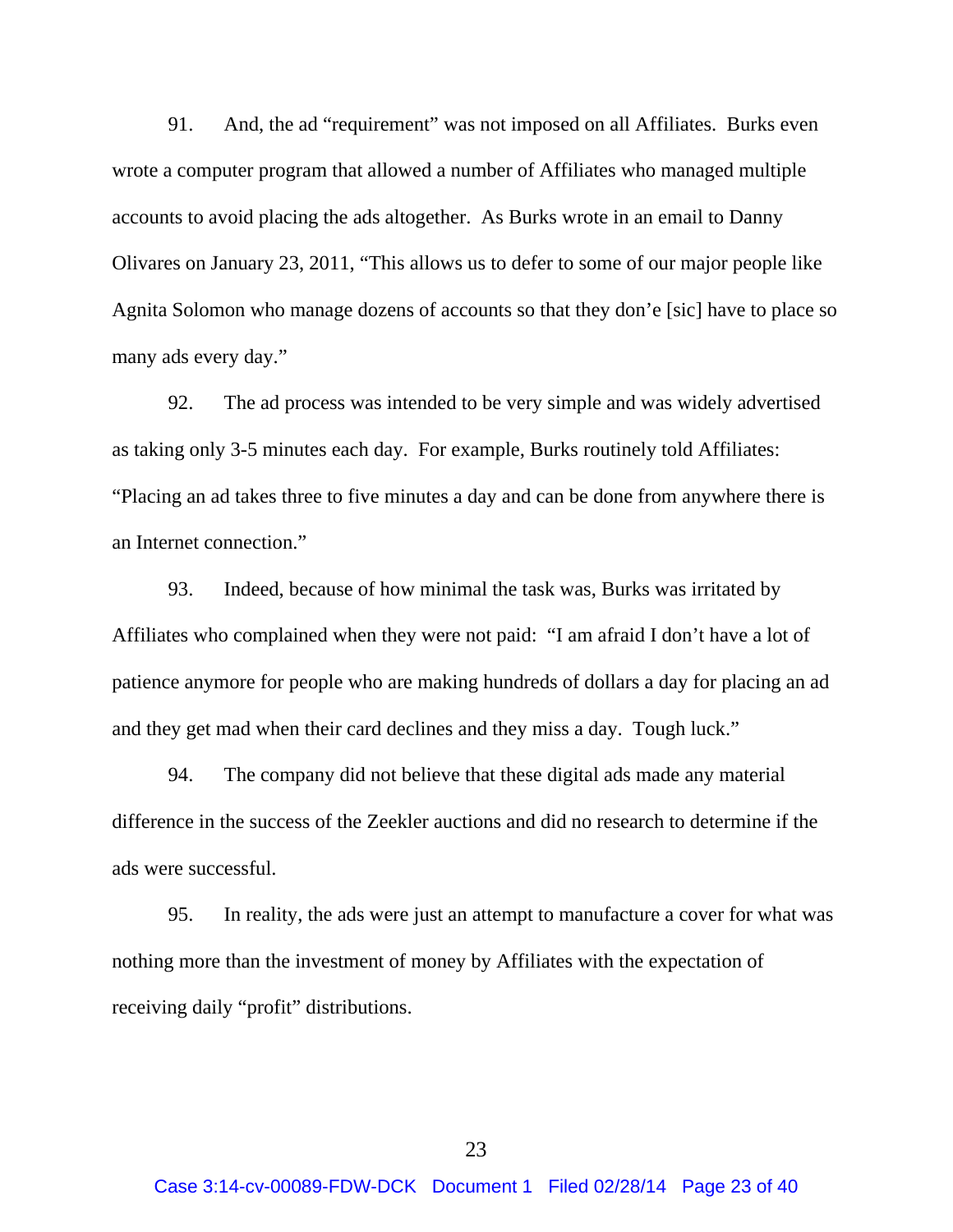#### *ZeekRewards' Bid "Give Away" Requirement*

96. In a further effort to justify the Affiliates' investments of money, beginning in August 2011, ZeekRewards purportedly required Affiliates to "give away" their purchased VIP bids to earn points. The claimed intent of this "requirement" was to promote use of the auctions by new retail customers who received these free bids.

97. However, Burks and the insiders knew that in practice the bid "give away" program (like the free ads) had no material impact on the success of the penny auctions.

98. First, the company made little or no attempt to determine if bids had in fact been given to legitimate prospective retail customers. Many Affiliates simply listed fake email addresses, addresses of other existing Affiliates or those planning to be affiliates, family members, and other non-productive locations for where the bids had been given away. In some cases, the company just agreed not to require the affiliate to give away their bids to earn points.

99. Also, both as a way to minimize any real effort by Affiliates and a way to make more money, Affiliates were given the opportunity to pay to have the company (supposedly) give the bids away on behalf of the affiliate. Points were earned when the bids were given to the company (supposedly) to be given away.

100. In fact, the company did not find prospective retail customers to whom it could give away all the bids, so millions of bids remained in the company unused. But, ZeekRewards did make an additional \$2.00 - \$2.50 per customer "sold" to Affiliates. And, because there were alleged limits on the number of bids that could be given away to any one person based on the Affiliate's membership level, tying the "give away" of bids

<sup>24</sup>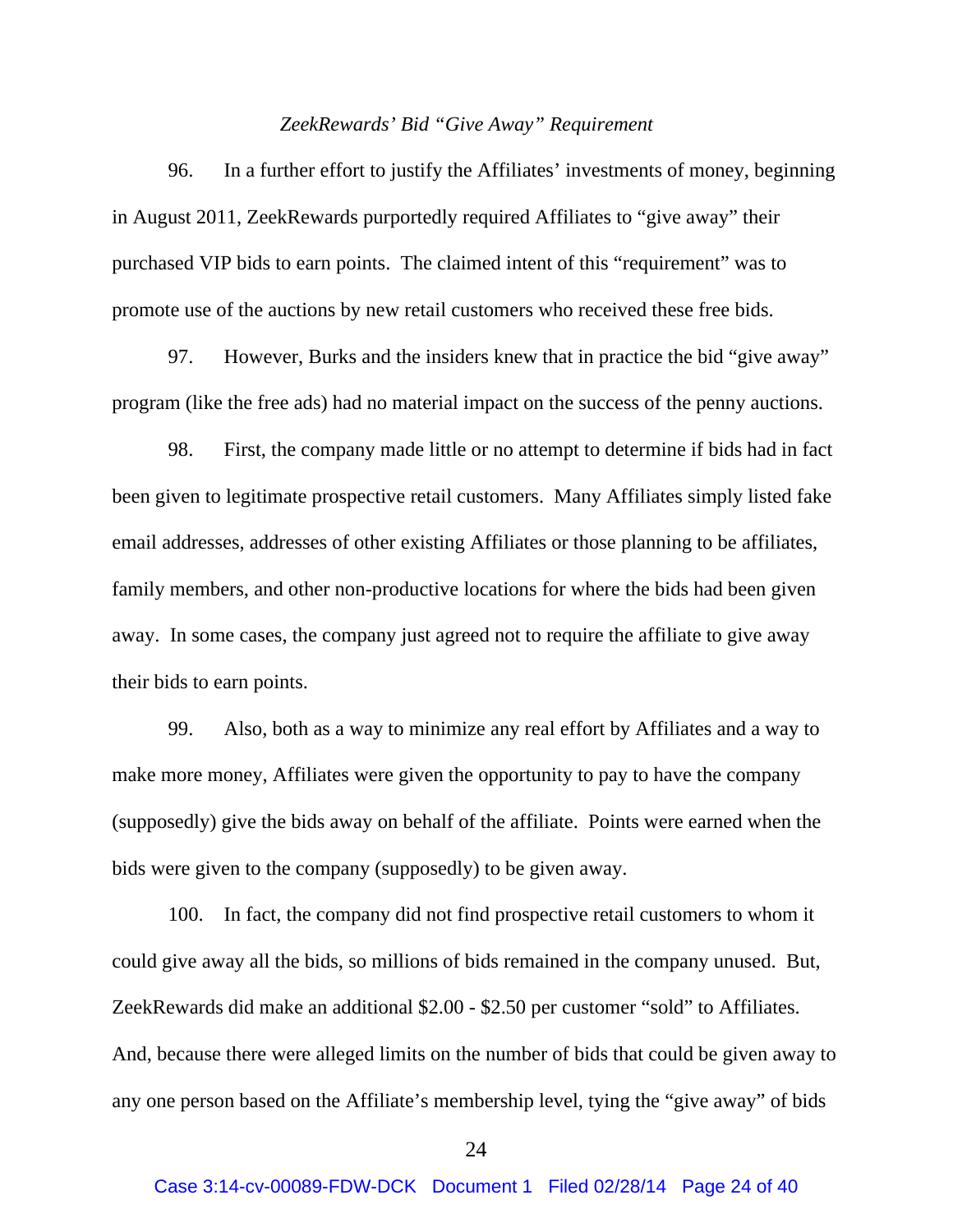to the accrual of points drove "upgrades" in membership levels which increased revenues even more.

101. Danny Olivares explained the process of how VIP bids were automatically given away to accrue points for Affiliates as follows: After a VIP bid is purchased, the "Company pool automates the process of giving bids away as samples. Giving the bids away as samples is what generates VIP points. Which the rpp uses to calculate your award. So we come full circle."

102. Burks told Affiliates that the company-wide Bid Pool would "take ALL of the sting out of the whole bid-give requirement! . . . [Y]ou will be able to automatically give your bids each day" and "you will automatically receive the VIP points as soon as you receive your daily RPP award each day. . . . All you'll have to do is select the "Give my bids to the Zeek bid pool" option and the system will automatically give your bids to your customers and every customer that registers @ Zeekler.com that wants free bids! If you do not have any customers then you simply purchase them as you need them from the customer co-op, and that will be automated as well!"

103. Later, Affiliates were not allowed to simply pay the company to "give away" the bids for them, but they were allowed to pay third parties to do so. ZeekRewards made no effort to determine if these bids were in fact given to legitimate potential retail customers.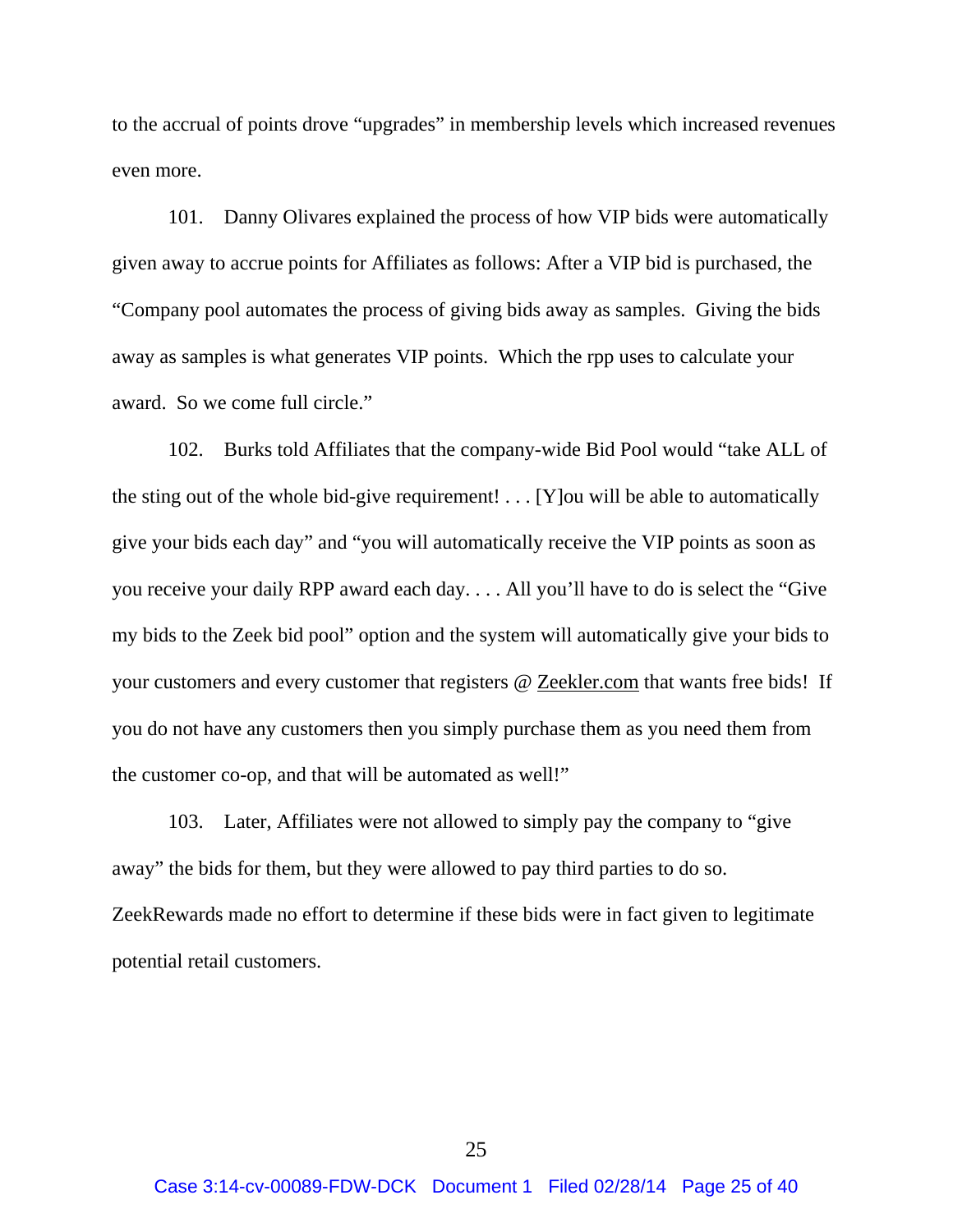#### *The Matrix*

104. The second broad component of the ZeekRewards compensation plan was paying Affiliates to recruit other Affiliates in a pyramid-style payment system. ZeekRewards referred to this system as the "Matrix."

105. The Matrix pyramid was initially a "2x21" matrix in which Affiliates made multi-level marketing commissions for 21 levels down in their "organization." Later, ZeekRewards used a "2x5 forced-fill matrix," which is a pyramid with 63 positions that paid a bonus to Affiliates for every "downline" investor within each affiliate's personal matrix, plus a "matching bonus" for every  $5<sup>th</sup>$  level where certain qualifiers were met, so in effect the commissions could be earned indefinitely.

106. To get bonuses through the Matrix, Affiliates just had to (1) enroll in a monthly subscription plan requiring payments of \$10, \$50, or \$99 per month; and (2) recruit at least two other "Preferred Customers" (i.e., investors who also enrolled in a monthly subscription plan).

107. Once qualified, affiliates earned bonuses and commissions for every paid subscription within their "downline" pyramid, whether or not they personally recruited everyone within the matrix. Simply put, Affiliates were rewarded merely for recruiting new investors without regard to any efforts by the Affiliates to sell bids or products or otherwise materially support the Zeekler retail business.

108. The funds raised through the Matrix were commingled with the money raised through the Compounder / Retail Profit Pool (and what little money came in from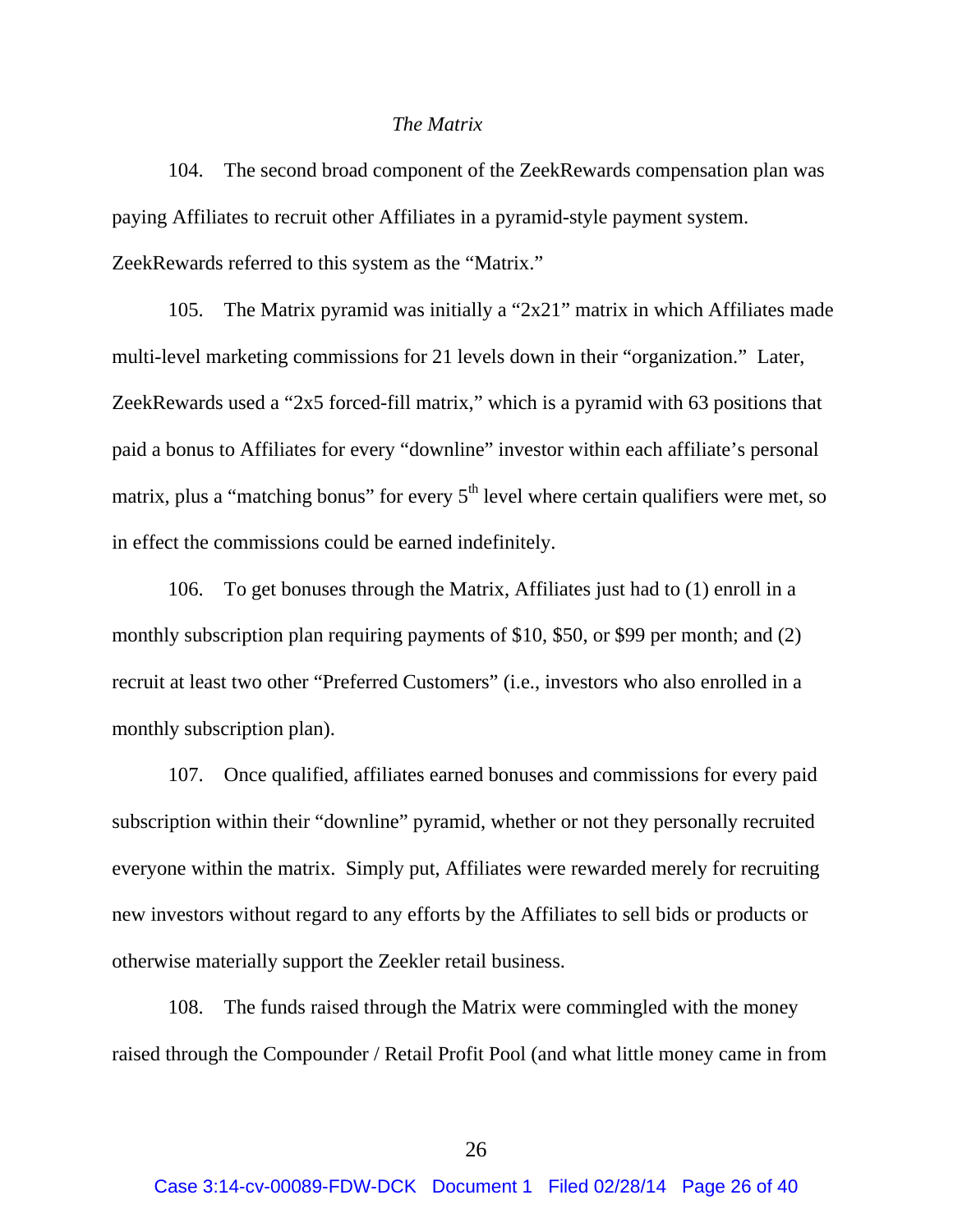the retail auction business), so nearly all the money used to pay the pyramid commissions came from other investors in the scheme.

109. While some commissions were available to Affiliates on customers' purchases of retail bids for use in the Zeekler auctions, Affiliates did not need to sell retail bids to customers in order to receive commissions through the Matrix. Furthermore, overall commissions from the sale of retail bids to end-user customers were miniscule. These retail commissions, referred to by RVG as "Zap Commissions," were merely incidental to the overall commissions earned through the Matrix for downline subscription payments and through the Compounder/RPP.

110. As with the Compounder, the Insiders changed the terminology for the Matrix, but they never changed the real essence of the scheme. Dawn Wright-Olivares explained the cosmetic changes to the Matrix this way: "you [will] in effect be paid on levels 5-10".... "but we can't SAY that. Deep matrices get shut down. So instead...we say that you are getting a matching bonus on all of the 2x5's on your 5th level. It's semantics, but semantics mean a great deal with regulators." … "[I] don't really understand how they can say they have levels 10, 15, etc. when it's a 2x5, but if we can get away with it this way - then it's my vote to leave it alone."

111. Similarly, Keith Laggos, a ZeekRewards advisor, emailed Dawn Wright-Olivares (copying Burks) in July 2011: "when talking about matching bonuses, you are showing being paid on 1 to 10, 1 to 15 and 1 to 20 levels. This defeats what we did by going to a 2x5 matrix. You should say a 100% matching on all your  $5<sup>th</sup>$ ,  $15<sup>th</sup>$  and  $20<sup>th</sup>$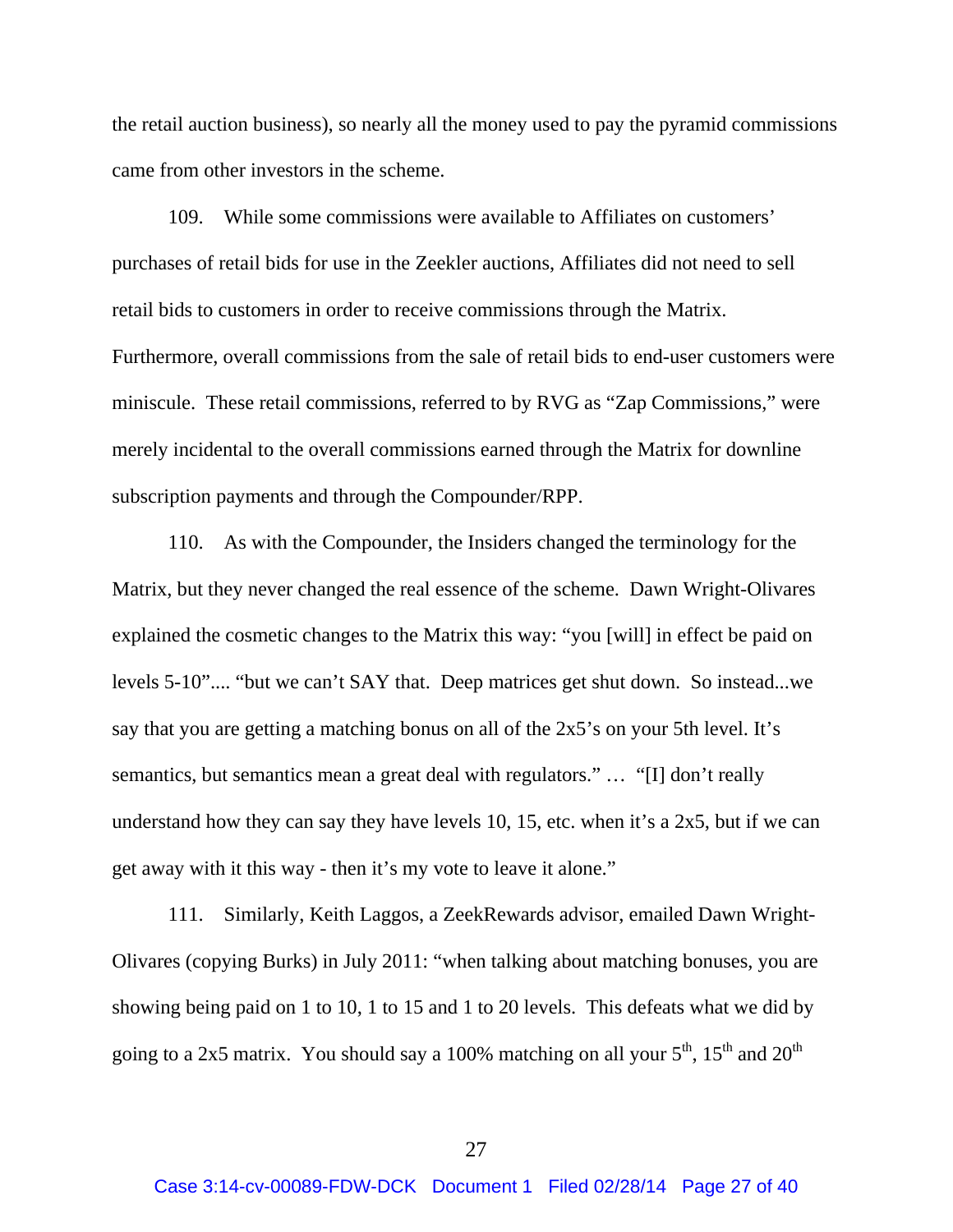level affiliates' 2 x 5 matrixes. I know you want to show they get paid on 20 levels in a 2 by 20 matrix, but that is when you can get a pyramid investigation or charge."

### *The "Sweet 16"*

112. In addition to the Compounder/RPP and the Matrix, a select group of individuals were allowed an additional revenue source, referred to as the "Sweet 16."

113. The Sweet 16 was another means by which RVG made payments on a passive investment. It did not involve the sale of a product, nor did it require a member to recruit other participants into the program.

114. As RVG advertised in late 2010 or early 2011, the Sweet 16 was a program where participants received "a  $1/16$  share at the diamond level" on paid subscriptions in the then-2x21 matrix "across the entire width of the matrix."

115. Participation in the Sweet 16 cost a one-time fee of \$999.

116. Each month, RVG totaled commissions from all subscription renewals for the entire Matrix and divided a portion of those commissions among the Sweet 16 members.

117. On information and belief, Sweet 16 payments to investors totaled more than \$4.7 million over the life of the scheme.

#### *The "Row of 16"*

118. In addition to the Sweet 16, two insiders were allowed payments through a revenue source referred to as the "Row of 16."

119. Dawn Wright-Olivares and Danny Olivares were the only two members of the Row of 16.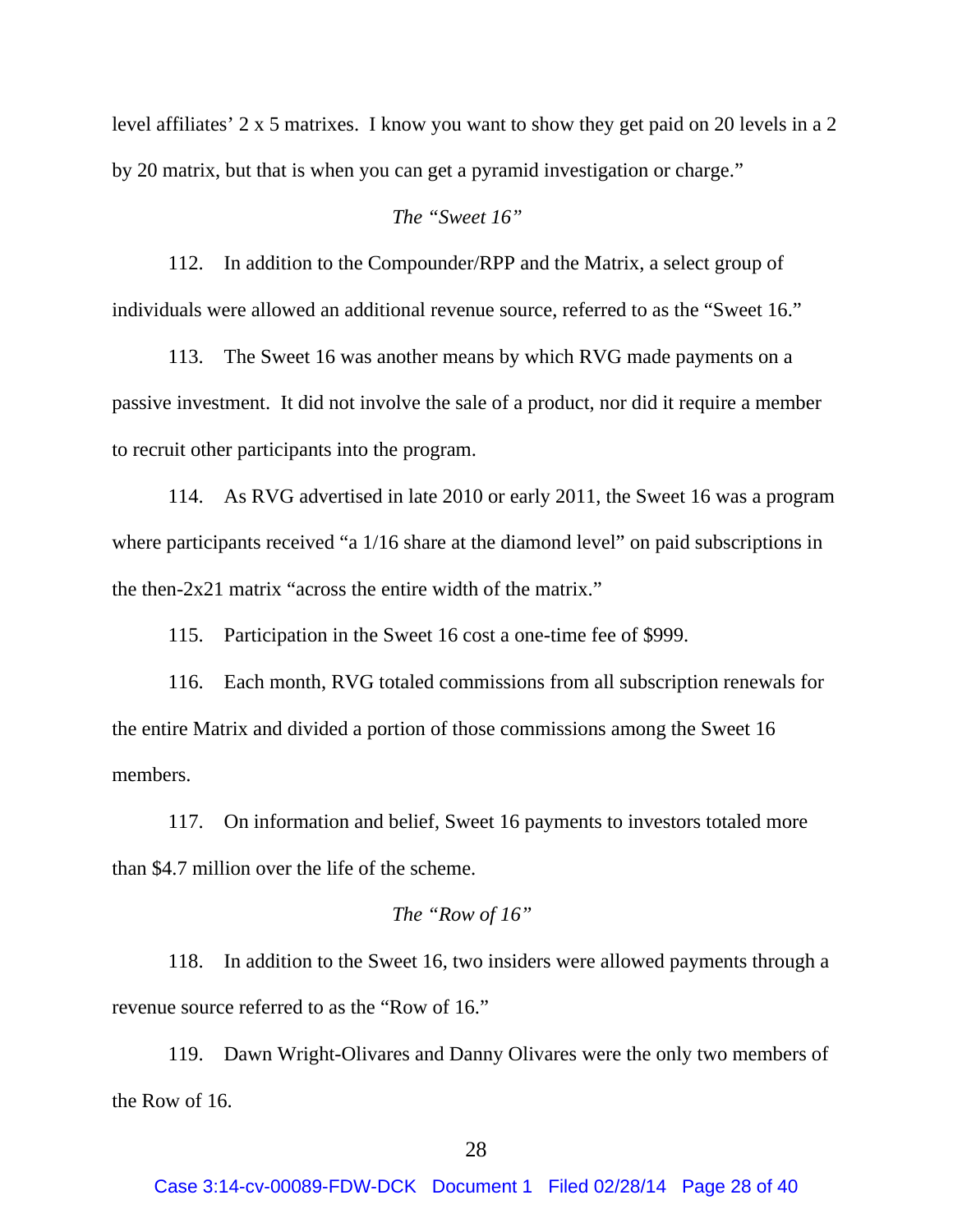120. These Row of 16 payments were generally calculated as sixteen times the highest Sweet 16 payment amount.

121. The Row of 16 was nothing more than a gift or bonus to these two individuals.

122. As with the other "compensation" payments made to Affiliates, these payments were made with money received from Affiliates purchasing VIP bids or subscription renewals, not from a legitimate retail activity.

123. Dawn Wright-Olivares and Daniel Olivares received more than \$5.8 million in Row of 16 payments over the life of the scheme.

> *The Insiders' Efforts to Avoid Discovery of the ZeekRewards Ponzi and Pyramid Scheme*

124. RVG's insiders often worried about being caught and sought to make the unlawful scheme seem legitimate in many ways.

125. As described above, the changing of terminology or the rules of the game, but not the substance of the scheme, was a common practice. Throughout 2011 and 2012, Burks and the Insiders regularly changed the names of the program elements or demanded that Affiliates stop using certain words, which accurately described the scheme but highlighted its illegality.

126. For example, on July 26, 2011, de Brantes emailed an Affiliate with a list of things the Affiliate can and cannot say, including: "compounder, compound, compounded, compounding, 125%, Members, Interest, Investment, Mature." On the list of sanitized things the Affiliate could say: "You make a purchase and re-purchase; You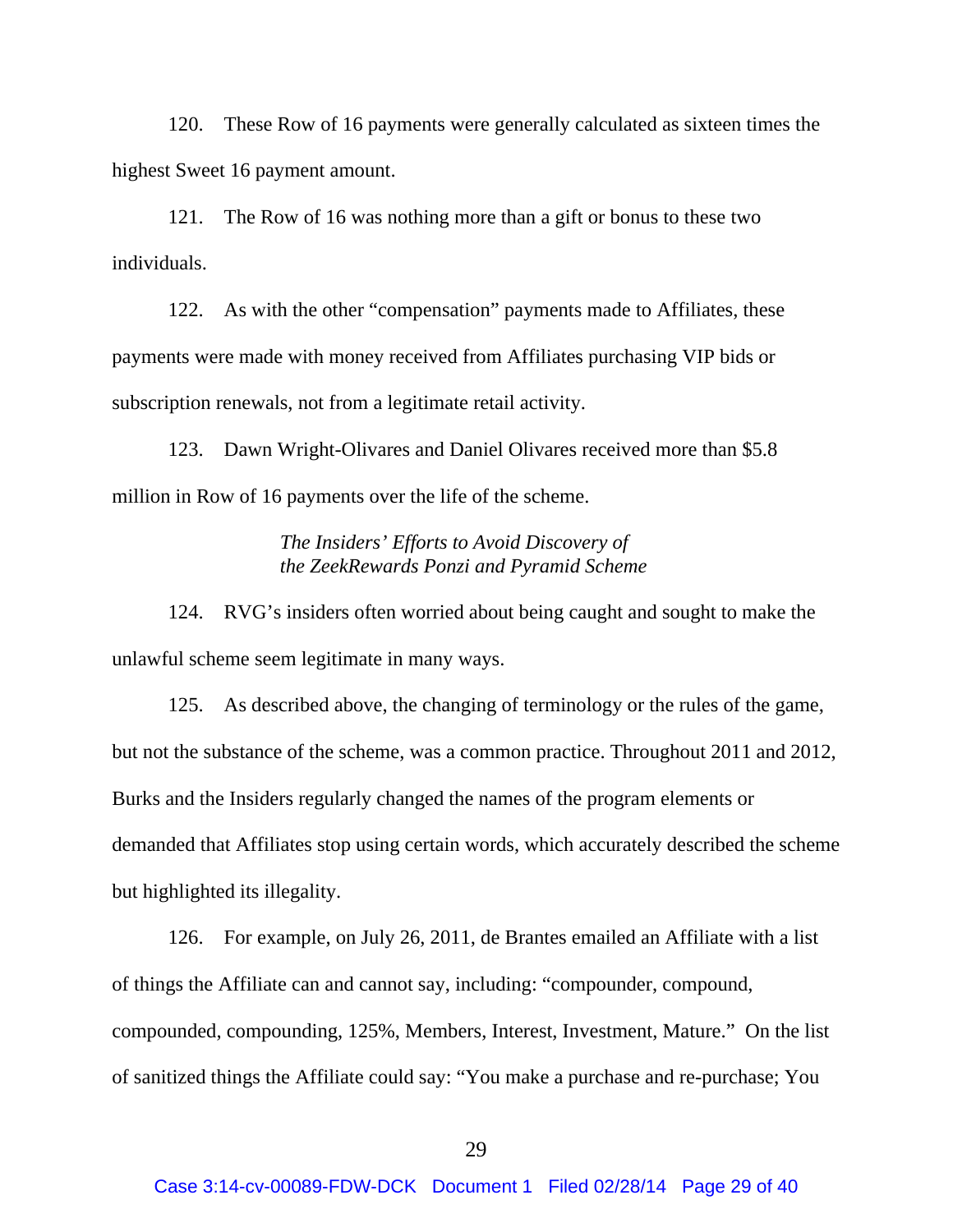earn bids; The bids retire on a 90 day timeline averaging 1.5% a day; You get cash rewards; Retail Profit Pool; Everyone is an Affiliate and they own business center subscriptions; Your Bid balance can increase as oppose to mature."

127. Also, RVG employees openly discussed the words that could and could not be said, even adding a bit of black humor as the scheme headed towards its inevitable demise. On June 8, 2012, de Brantes and others discussed "training" Affiliates on "the top 10 or 12 words that every Affiliate should erase from their vocabulary". The list included "investment, put money in, roi [return on investment], fund, passive income, passive returns, returns and points are not dollars." In response to this list, Ken Kilby (a supposed "compliance officer") suggested adding: "BBB, Attorney General, FBI, FTC, Report, turn you in."

128. Beyond the shifting terminology, Burks and the Insiders tried to bolster the perception of the legitimacy of the scheme by running "Compliance" courses for Affiliates. As with the advertising or bid give-away "requirements," the "compliance" courses were just an effort to obscure the fraud and wrap it in a cloak of propriety, while making even more money in the process.

#### *RVG's False 1099 Tax Filings*

129. For the year 2011, ZeekRewards issued many Affiliates IRS Form 1099s, the form given to independent contractors. Of those 2011 1099s issued to Affiliates, nearly 10,000 were filed with the IRS.

130. First, Affiliates were not "independent contractors." RVG, not the Affiliates, was totally responsible for the company's websites, handled all payments,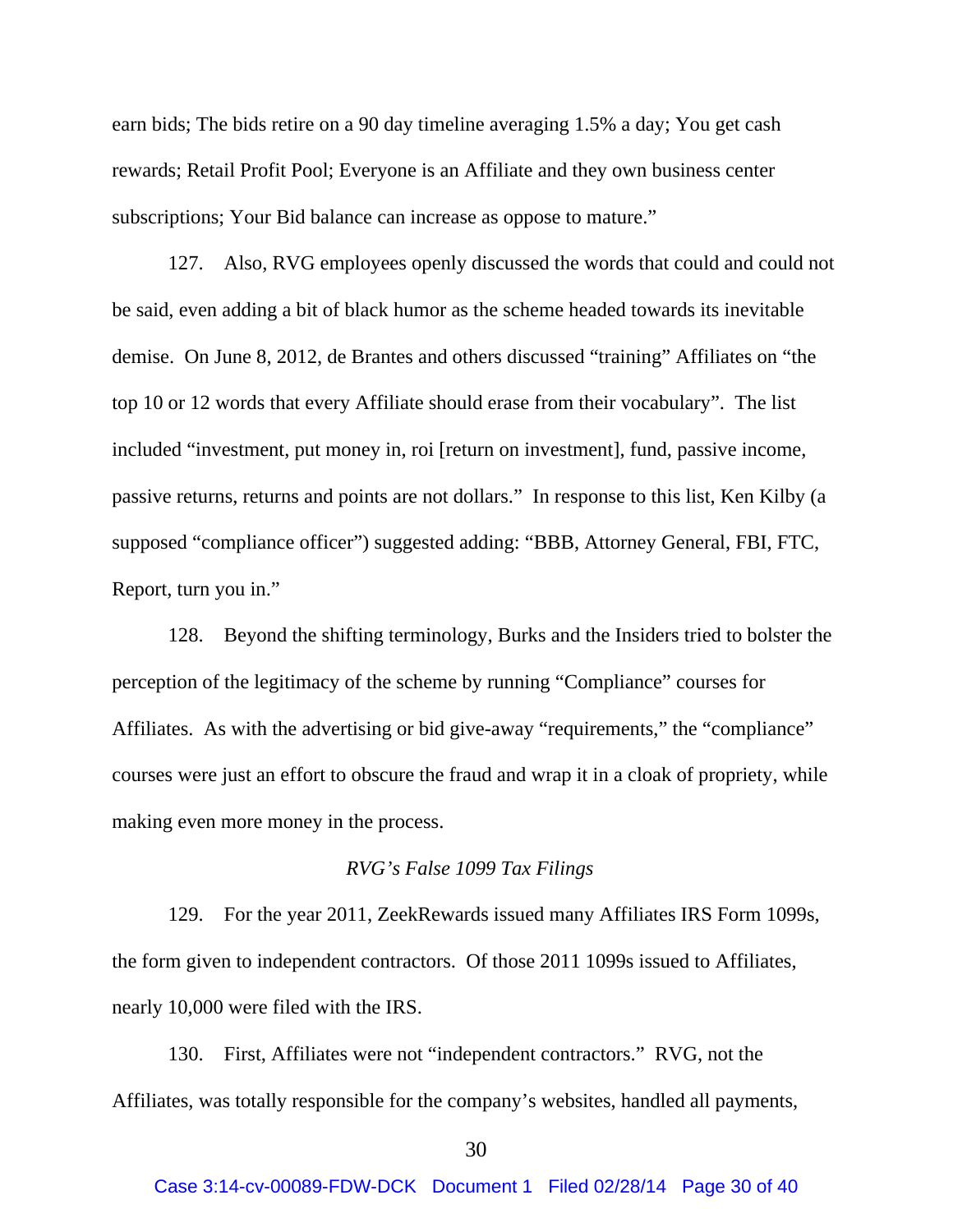managed the bank accounts and payment service providers, managed affiliate and customer accounts, created all advertisements, sponsored recruiting videos and calls, sponsored training videos and calls, and tracked and determined all Matrix bonus payments. And, further, the Affiliates did no real work to obtain the supposed "income" they received from the Compounder/RPP and the vast majority of the Matrix payments.

131. More importantly, in an effort to further the appearance that the scheme was a legitimate business enterprise, ZeekRewards reported affiliate income on the 1099s that had not been paid out to Affiliates.

132. Instead, much of the reported "income" was based on the Affiliates' reinvesting their daily awards into the scheme through "bid repurchases" and subscription payments as if this money was actual income earned by the Affiliates, when in fact the income was fictitious and never paid to Affiliates.

133. In total, ZeekRewards reported affiliate income of over \$87 million for the year 2011 on the 1099s issued, while ZeekRewards actually paid out less than \$12 million in cash to Affiliates during that year.

134. Therefore, Affiliates were forced to pay taxes on phantom income that they never actually received, and ZeekRewards was able to use the false tax notices to perpetuate the scheme.

#### *Insiders' Use of Affiliates' Investments for Personal Enrichment*

135. The Insiders not only paid the early investors with the money that flowed into the scheme. They also paid themselves and their families and friends.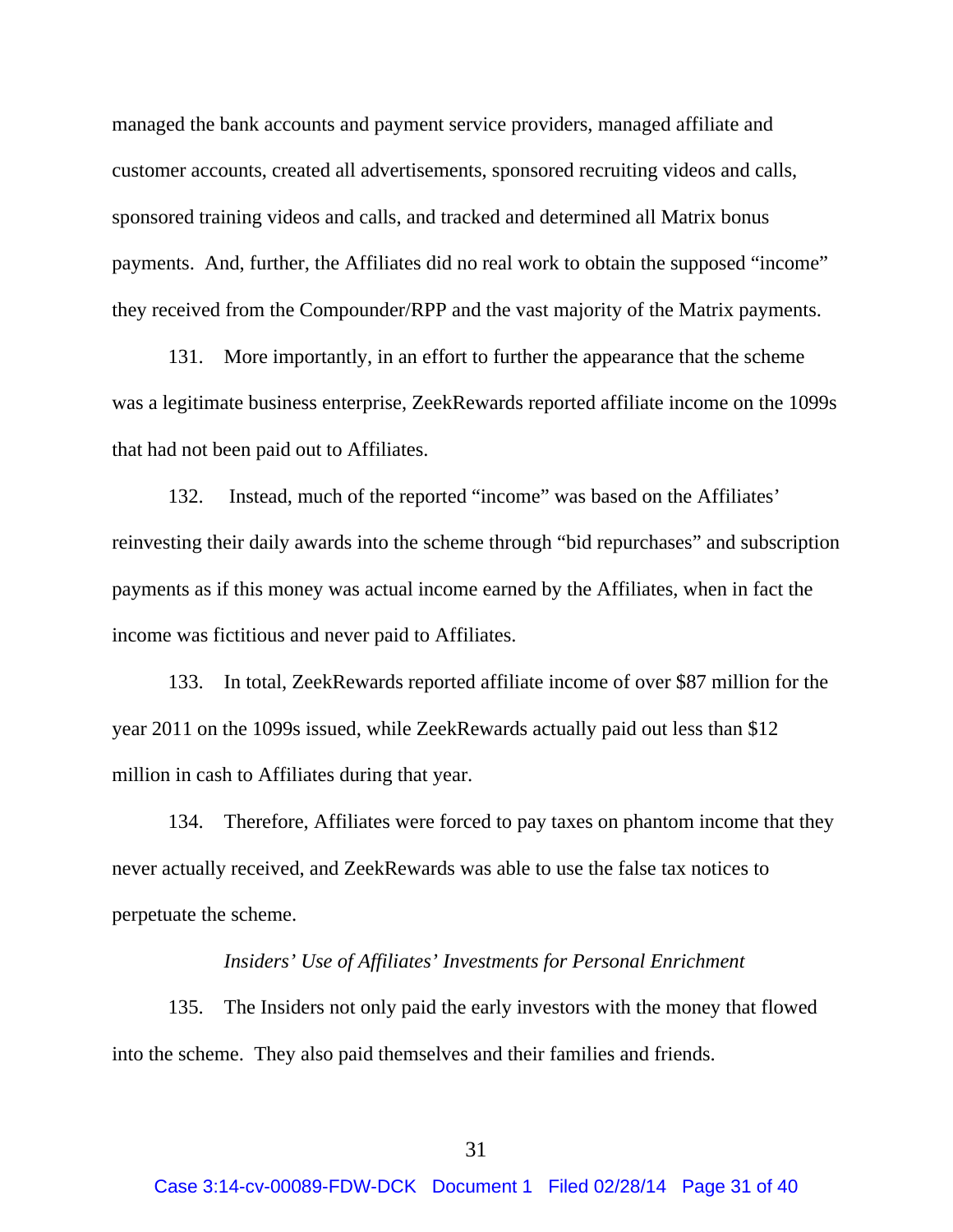136. Over the course of the scheme, Burks received payments of more than \$10 million from RVG. On information and belief, Burks used investor money to provide cash gifts of more than \$250,000 to his son, and more than \$30,000 to his daughter.

137. Wright-Olivares misappropriated over \$7.8 million through the scheme. With these investor funds, she repaid personal loans, renovated her home, purchased an RV, bought multiple vehicles, and engaged in several other suspicious transactions.

138. In addition, Wright-Olivares looted RVG of significant funds after it had become apparent that the scheme would soon end. In August 2012, she received over \$1.7 million from RVG, with most of this sum being paid directly to an account held by her shell corporation, Wandering Phoenix LLC. Wright-Olivares then redistributed more than \$1.2 million of these funds to her personal account and de Brantes' personal account, as well as to others involved with RVG, including OH Brown, Robert Mecham, Peter Mingils, Aaron Baker, and Barbara Ghent. These payments were sometimes accompanied by invented one-year "consulting agreements" for the respective individuals' purported services.

139. Further, Wright-Olivares paid out \$150,000 to Jonathan Wright, Suzanne Wright, and Ben Powell Construction on August 17, 2012, the day ZeekRewards was shut down and the freeze order took effect. Moreover, even a week after the freeze order was in place, Wright-Olivares was still redistributing the illicit funds, paying over \$90,000 to Aaron Baker, John Wright, and her own accounts on August 24, 2012.

140. Burks and Wright-Olivares, along with the other orchestrators of the scheme, engaged in self-dealing with no regard for the fact that in a matter of months or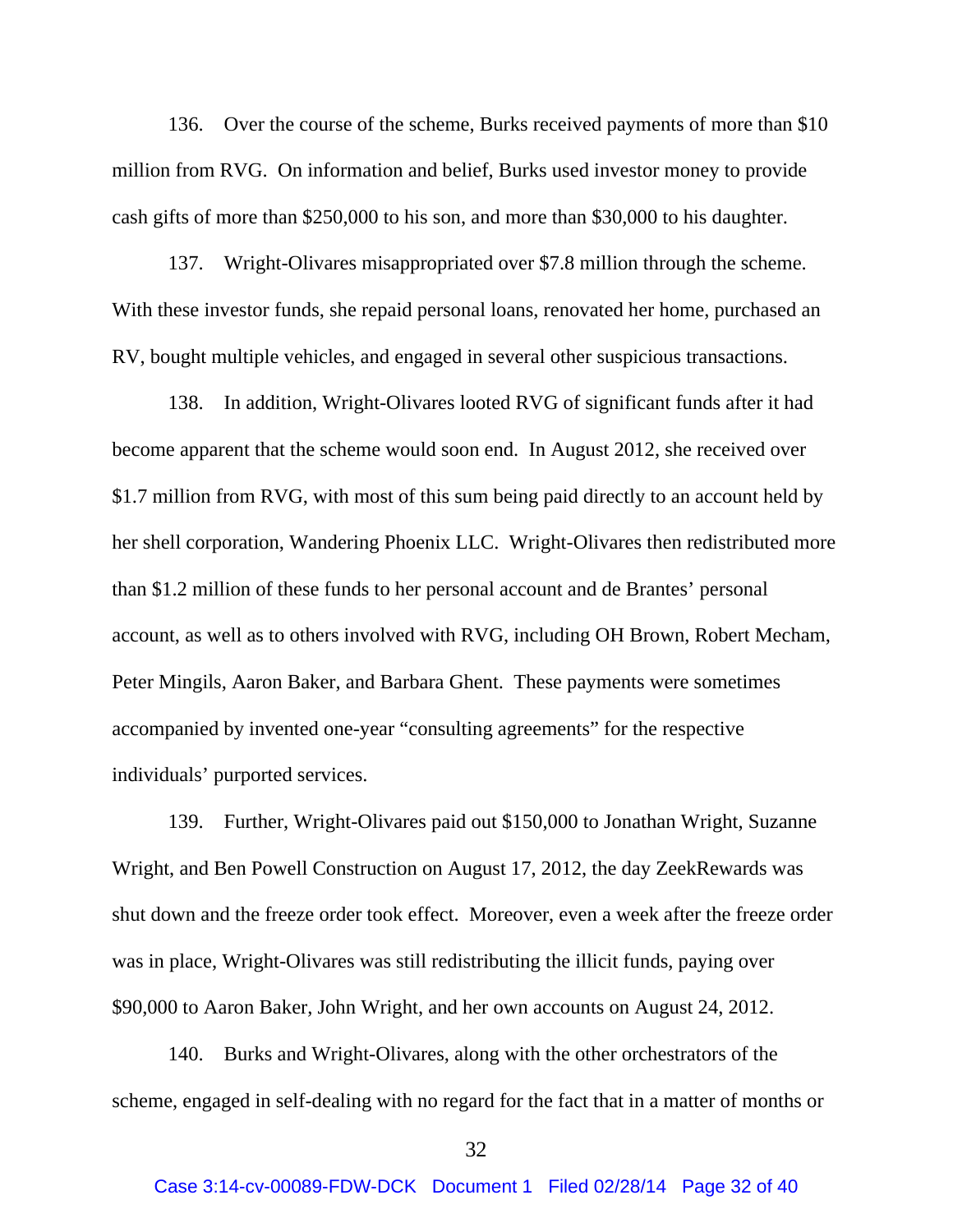weeks, ZeekRewards would be unable to pay back those individuals who unwittingly bought into the lie.

# **FIRST CLAIM FOR RELIEF**

# **Fraudulent Transfer of RVG Funds in Violation of the North Carolina Uniform Fraudulent Transfer Act**

## **(Against all Defendants)**

141. The Receiver realleges and incorporates by reference the foregoing paragraphs.

142. In the course of operating the ZeekRewards scheme, Burks and others –

through RVG – made numerous "profit payments," "commission" payments, bonuses and other payments to each of the Insiders as described above in excess of the amount of money paid to RVG. These excess payments are collectively referred to as the "Transfers."

143. The Transfers were made within four years before the date of this action.

144. Each of the Transfers constitutes a "transfer" of an asset or an interest in an asset within the meaning of N.C. Gen. Stat. §39-23.1(12).

145. All of the Transfers occurred during the course of a Ponzi and/or pyramid scheme, when participant money was commingled and the Receivership Entities were effectively insolvent.

146. Each of the Transfers was to, or for the benefit of, one or more of the Defendants.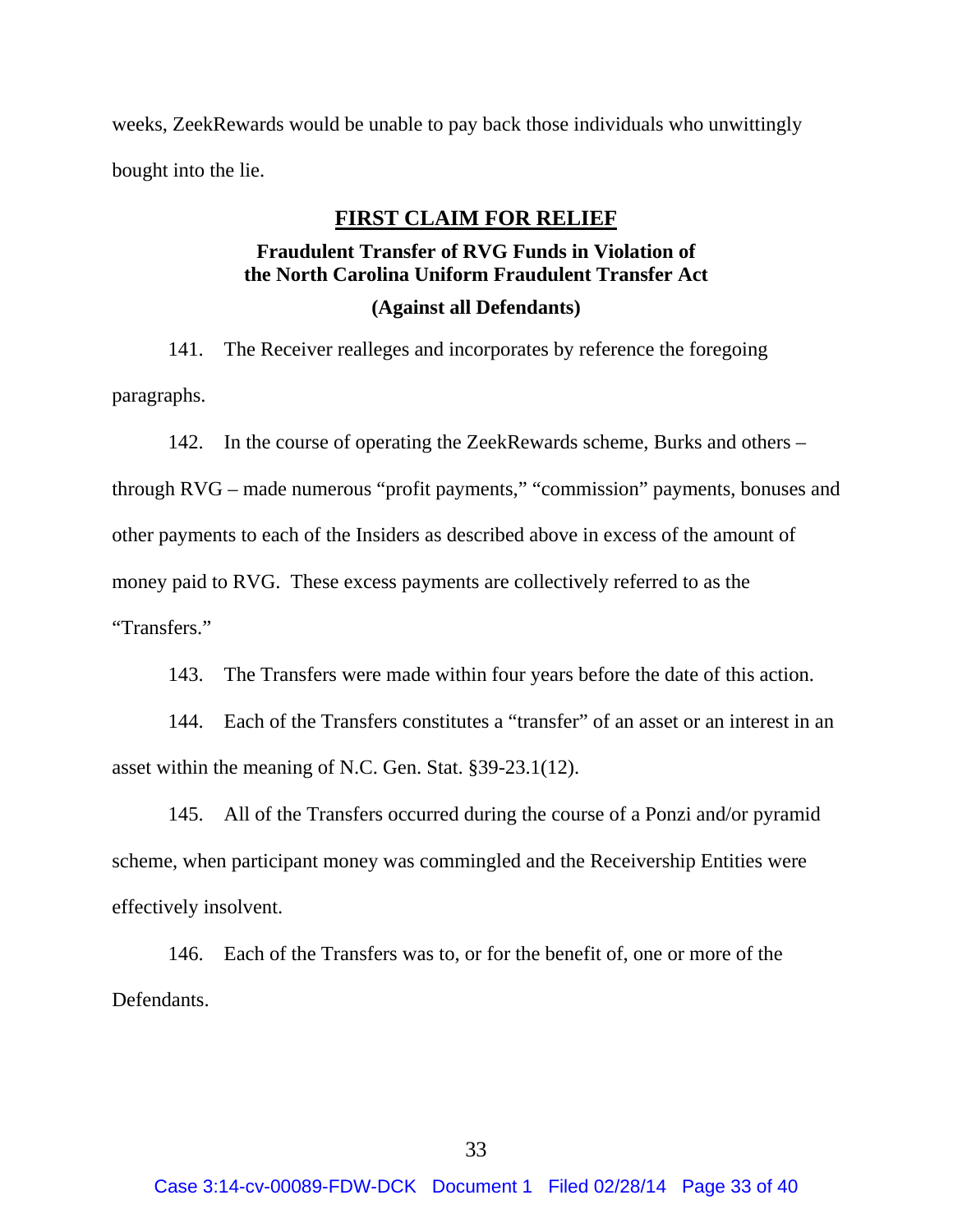147. Each of the Transfers was made with money misappropriated from one or more of the Receivership Entities. At all times relevant herein, the Receivership Entities had a claim to the funds used for the Transfers.

148. Each of the Transfers was made without receipt of reasonably equivalent value from the Defendants.

149. Each of the Transfers was made by Burks and others to further the Ponzi and/or pyramid scheme and was made with the actual intent to hinder, delay or defraud some or all of the Receivership Entities' then existing creditors.

150. In the alternative, at the time of each of the Transfers, the Receivership Entities were insolvent or became insolvent as a result of the Transfer, were engaged in a business or transaction, or were about to engage in a business or transaction, for which the remaining assets of the Receivership Entities were unreasonably small in relation to the business or transaction or intended to incur, or believed that they would incur, debts that would be beyond their ability to pay as such debts became due.

151. The Transfers constitute fraudulent transfers avoidable by the Receiver pursuant to N.C. Gen. Stat. §39-23.4(a)(1), N.C. Gen. Stat. §39-23.4(a)(2) or N.C. Gen. Stat. §39-23.5 and recoverable from the Defendants pursuant to N.C. Gen. Stat. §39-23.7 and N.C. Gen. Stat. §39-23.8.

152. Pursuant to N.C. Gen. Stat. §39-23.4(a)(1), N.C. Gen. Stat. §39-23.7, N.C. Gen. Stat. §39-23.8 and 28 U.S.C. §2201, the Receiver is entitled to a Judgment: (1) avoiding the Transfers; and (2) recovering the Transfers, or the value thereof, from the Defendants for the benefit of the Receivership Estate.

#### 34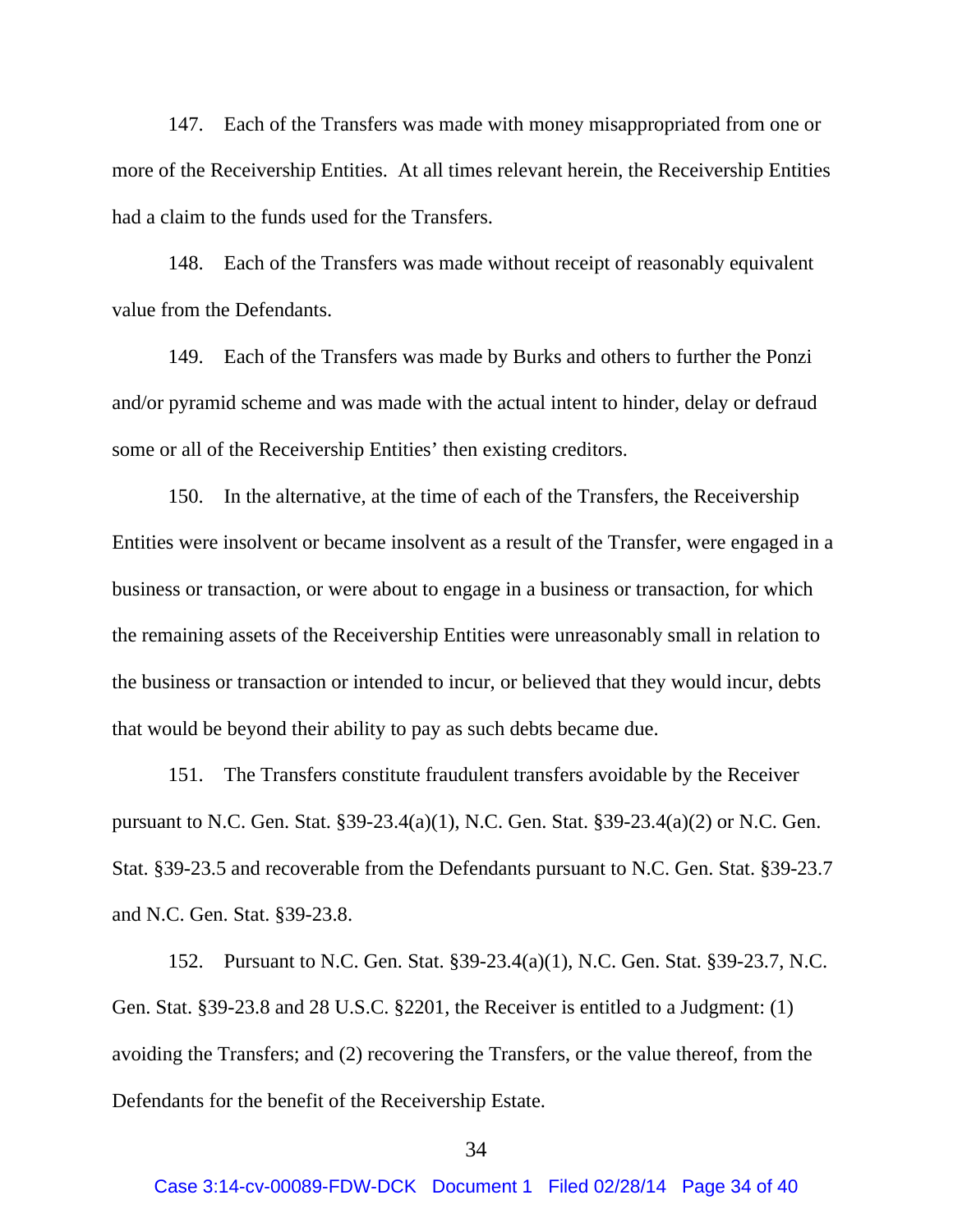# **SECOND CLAIM FOR RELIEF Common Law Fraudulent Transfer (Against all Defendants)**

153. The Receiver realleges and incorporates by reference the foregoing paragraphs.

154. The Transfers were made within three years before the date of this action.

155. Each of the Transfers constitutes a transfer of an asset or an interest in an asset of the Receivership Entities.

156. All of the Transfers occurred during the course of a Ponzi and/or pyramid scheme, when participant money was commingled and the Receivership Entities were insolvent.

157. Each of the Transfers was to, or for the benefit of, one or more of the Defendants.

158. Each of the Transfers was made with money misappropriated from one or more of the Receivership Entities. At all times relevant herein, the Receivership Entities had a claim to the funds used for the Transfers.

159. Each of the Transfers was made without receipt of reasonably equivalent value from the Defendants.

160. At the time of each of the Transfers, the Receivership Entities were insolvent, or became insolvent, as a result of the Transfer.

161. The Transfers constitute fraudulent transfers avoidable by the Receiver and recoverable from the Defendants.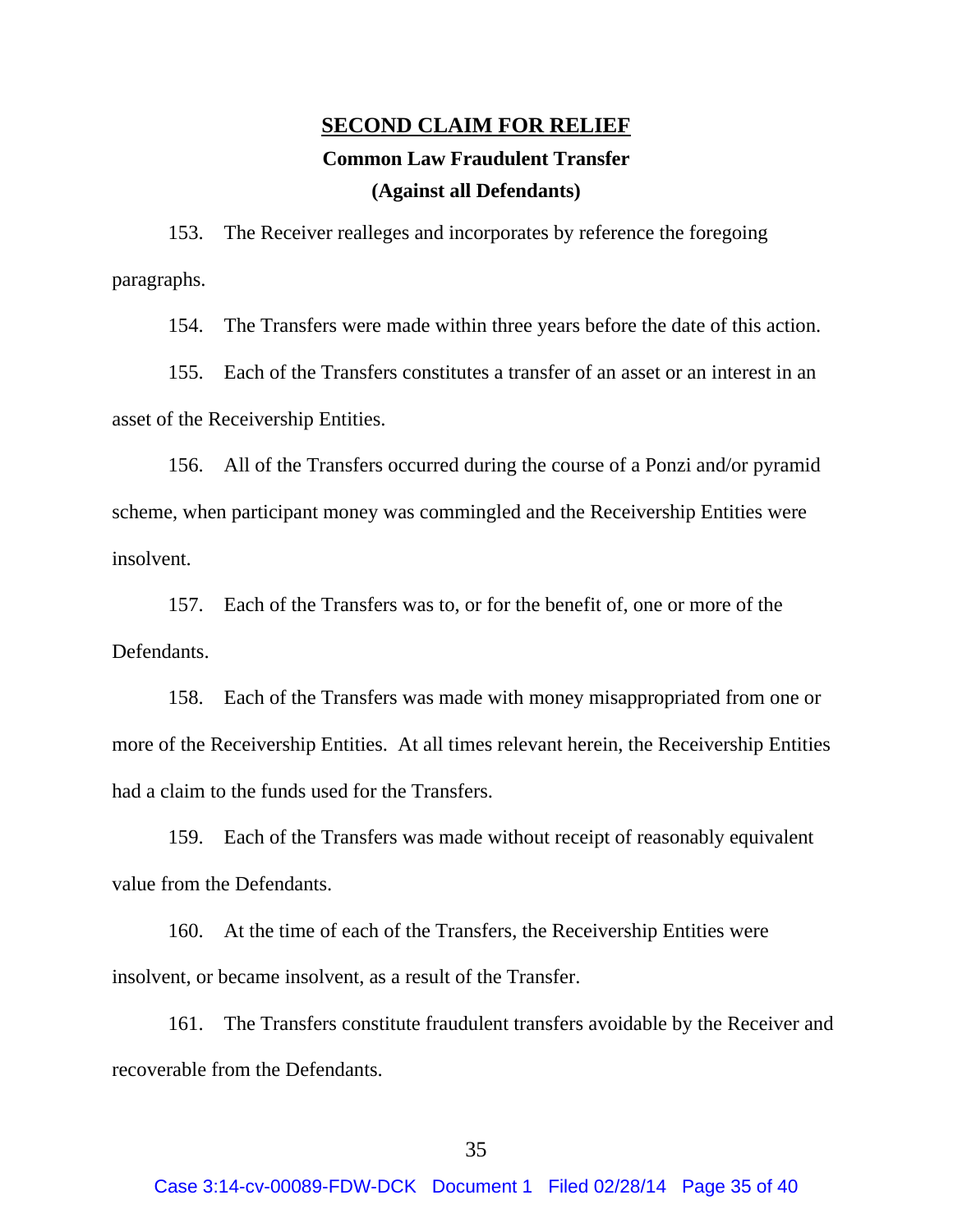162. Accordingly, pursuant to 28 U.S.C. §2201, the Receiver is entitled to a Judgment: (1) avoiding the Transfers; and (2) recovering the Transfers, or the value thereof, from the Defendants for the benefit of the Receivership Estate.

## **THIRD CLAIM FOR RELIEF**

# **Breach of Fiduciary Duty (Against all Defendants)**

163. The Receiver realleges and incorporates by reference the foregoing paragraphs.

164. RVG reposed trust and confidence in the Defendants. By virtue of this trust and their positions and responsibilities at RVG, each of the Defendants owed a fiduciary duty to RVG to act honestly and in RVG's best interests and not for their own interests or the interests of those other than RVG.

165. By their unlawful and improper conduct described above, the Defendants breached their fiduciary duties to RVG.

166. The Defendants' breaches of their fiduciary duties have directly and proximately caused substantial harm to RVG, including, but not limited to, the financial claims of the victims of the Zeek Ponzi and/or pyramid scheme against RVG.

167. RVG is entitled to recover from the Defendants the amount of damages proximately caused by their conduct in an amount to be proven at trial.

168. The Defendants' breach of their fiduciary duties was willful, wanton, and outrageous, and RVG is entitled to an award on punitive damages against the Defendants to deter such conduct in the future.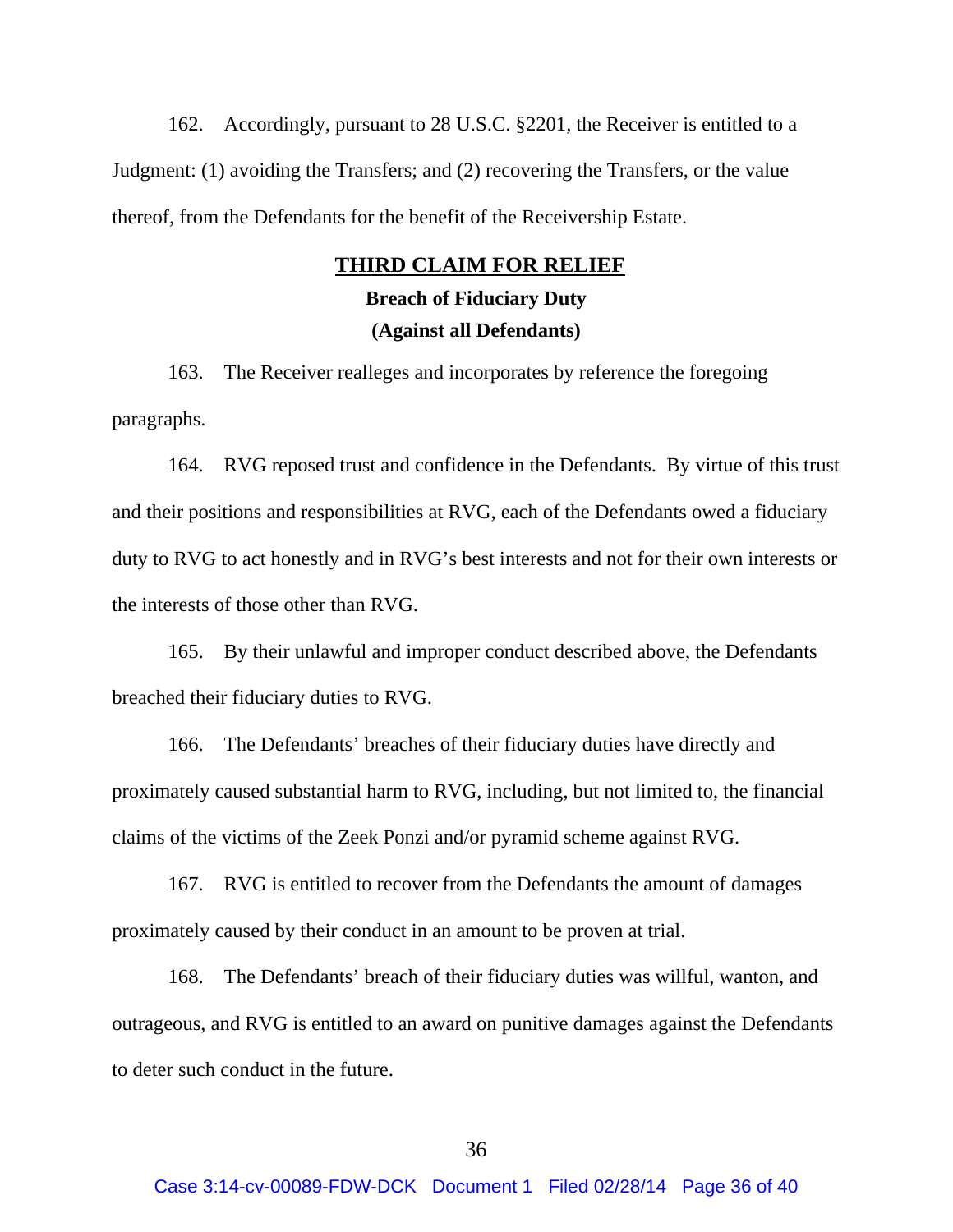#### **FOURTH CLAIM FOR RELIEF**

# **Conversion (Against all Defendants)**

169. The Receiver realleges and incorporates by reference the foregoing paragraphs.

170. The Defendants received money from RVG in the form of bonuses and other payments of money to which they were not entitled and/or directed the payments of money from RVG to others who were not entitled to receive that money within the three years prior to the filing of this action.

171. The Defendants had no right to receive or direct the payment of those funds from RVG.

172. By their wrongful use of that property as described above and their failure to return that property to RVG, the Defendants have unlawfully converted that property for their own use and unjust benefit without justification or permission from RVG.

173. As a direct and approximate cause of this conversion of property, RVG has suffered damages, including irreparable harm and loss, and is entitled to recover those damages from the Defendants.

174. The Defendants' conversion of RVG's property was and is wanton and willful and in malicious disregard of RVG's rights, which warrants an award of punitive damages to RVG to deter such conduct in the future.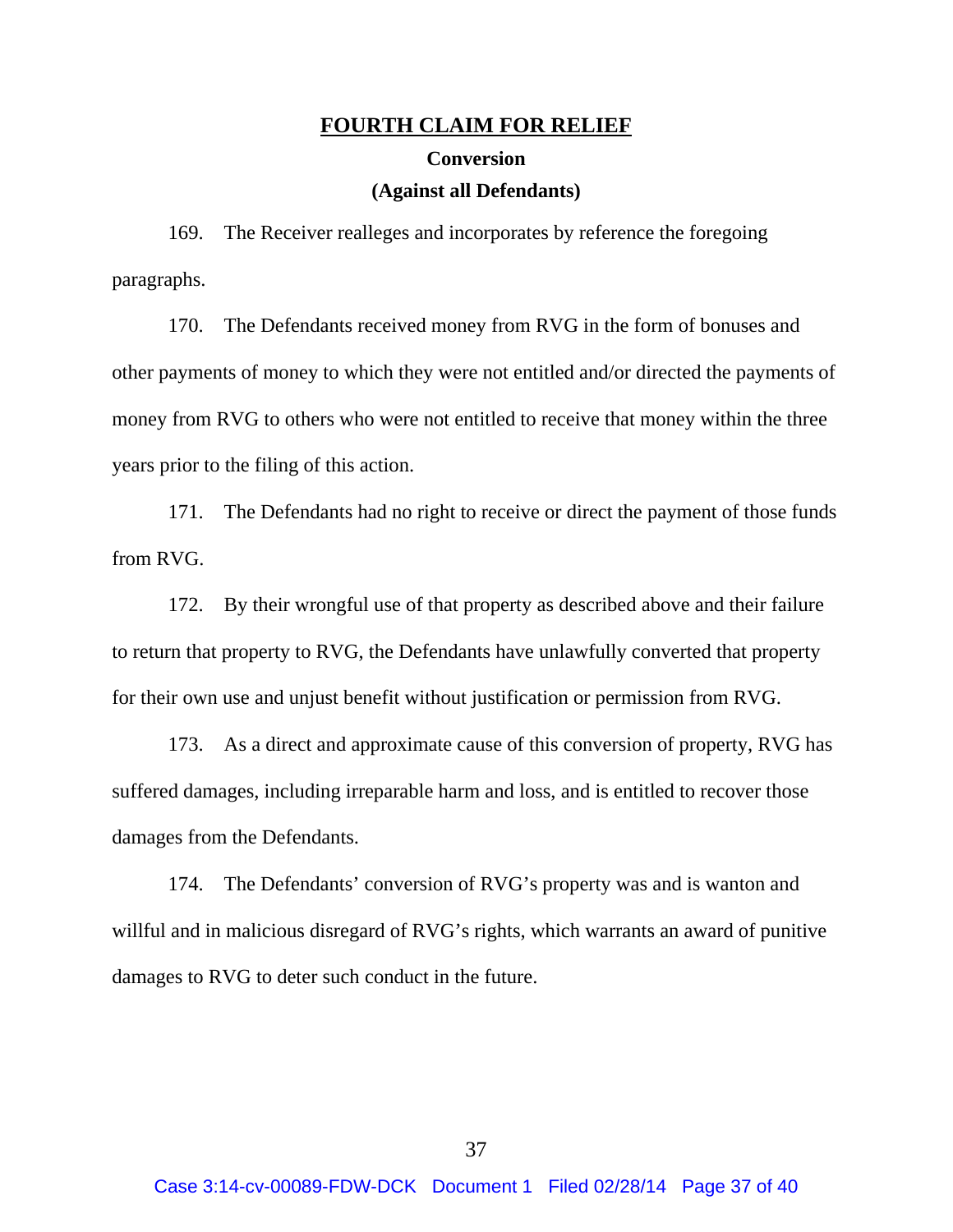# **FIFTH CLAIM FOR RELIEF Unjust Enrichment (Against all Defendants)**

175. The Receiver realleges and incorporates by reference the foregoing paragraphs.

176. The Defendants each benefited from the receipt of money from the Receivership Entities in the form of bonuses, compensation, and other payments which were the property of the Receivership Entities and for which the Defendants did not adequately compensate RVG or provide value.

177. The Defendants have unjustly failed to repay RVG for the excessive benefits they received.

178. The enrichment was at the expense of the Receivership Entities and ultimately at the expense of RVG's creditors / victims.

179. Equity and good conscience require full restitution of the monies received by the Defendants for distribution to RVG's creditors / victims.

180. Accordingly, the Receiver, on behalf of RVG, is entitled to an award of full restitution from the Defendants in an amount to be determined at trial.

## **SIXTH CLAIM FOR RELIEF**

# **Constructive Trust (Against all Defendants)**

181. The Receiver realleges and incorporates by reference the foregoing paragraphs.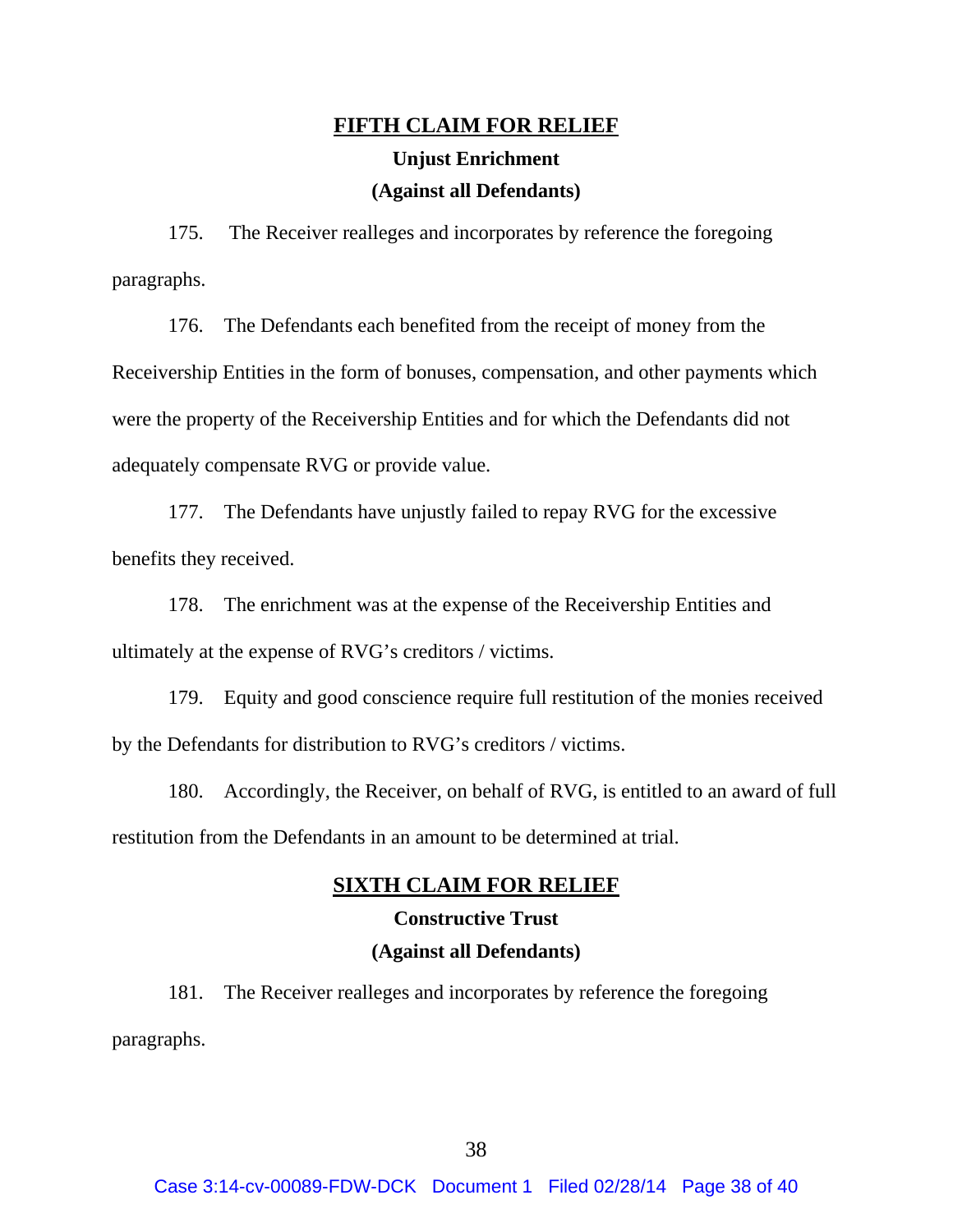182. As alleged above, the assets of the Receivership Entities have been wrongfully diverted as a result of fraudulent transfers, unjust enrichment, conversion, breaches of fiduciary duty and other wrongful conduct for the Defendants' individual interests and enrichment.

183. The Receiver has no adequate remedy at law.

184. Because of the past unjust enrichment and the fraudulent transfers, the Receiver is entitled to the imposition of a constructive trust with respect to any transfer of funds, assets, or property from the Receivership Entities, as well as any assets received by Defendants in the past or on a going forward basis as a result of those transfers from the Receivership Entities.

185. The Receiver is entitled to and demands title, possession, use and enjoyment of the foregoing property for the benefit of the Receivership Estate.

#### **PRAYER FOR RELIEF**

WHEREFORE, the Receiver respectfully requests that the Court:

1. Award compensatory and punitive damages against Defendants Paul Burks, Dawn Wright-Olivares, Danny Olivares, Darryle Douglas, and Roger Plyler in an amount to be determined at trial on the Receiver's Claims for Breach of Fiduciary Duty, Conversion, Unjust Enrichment, and Constructive Trust.

2. Enter an injunction against the Defendants prohibiting each of them from dissipating their assets pending satisfaction of the Judgment against them.

3. Enter a declaratory Judgment against the Defendants determining that the payments they received from RVG and/or ZeekRewards were fraudulent transfers from